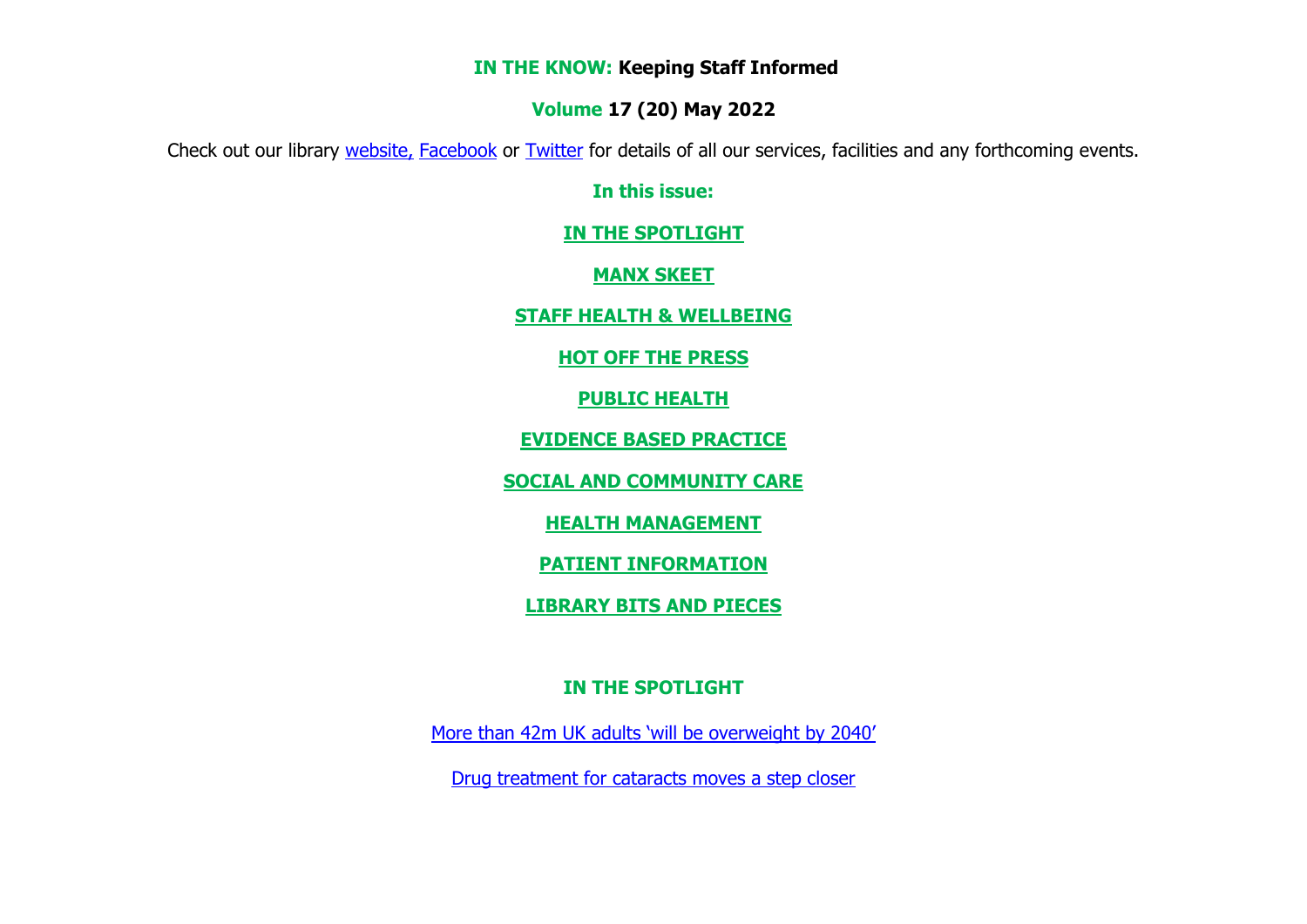### **STAFF HEALTH & WELLBEING**

<span id="page-1-1"></span>[Covid inquiry must ensure NHS, staff and patients never again experience tragedies of pandemic](https://www.nhsconfed.org/news/covid-inquiry-must-ensure-nhs-staff-and-patients-never-again-experience-tragedies-pandemic)

What experience do LGBTO+ people have in the NHS these days?

[COVID-19: Around 60,000 NHS workers living with PTS after battling the pandemic](https://news.sky.com/story/covid-19-around-60-000-nhs-workers-living-with-ptsd-after-battling-the-pandemic-12611786)

[Concern over rate of disabled NHS staff being referred for performance review](https://www.nursingtimes.net/news/workforce/concern-over-rate-of-disabled-nhs-staff-being-referred-for-performance-review-11-05-2022/)

[UK obstetric sonographers' experiences of the COVID-19 pandemic: Burnout, role satisfaction and impact on clinical practice](https://journals.sagepub.com/doi/abs/10.1177/1742271X221091716)

**Useful links**

**[Patient.co.uk](http://www.patient.co.uk/)**

**[NHS Website](http://www.nhs.uk/Pages/homepage.aspx)**

**[Mental Health Foundation](http://www.mentalhealth.org.uk/)**

**[World Health Organisation](http://www.who.int/en/)**



**MANX SKEET**

[Manx Care to hold open day](https://www.energyfm.net/cms/news_story_723232.html)

<span id="page-1-0"></span>[Covid case numbers continue plateau](https://www.iomtoday.co.im/news/health/covid-case-numbers-continue-plateau-547889)

['Essential' Bill has it](https://www.iomtoday.co.im/news/health/essential-bill-has-its-second-reading-547491)s second reading

[Scathing criticism of health chiefs in Dr Ranson's employment](https://www.iomtoday.co.im/news/health/scathing-criticism-of-health-chiefs-in-dr-ransons-employment-tribunal-547432)  [tribunal](https://www.iomtoday.co.im/news/health/scathing-criticism-of-health-chiefs-in-dr-ransons-employment-tribunal-547432)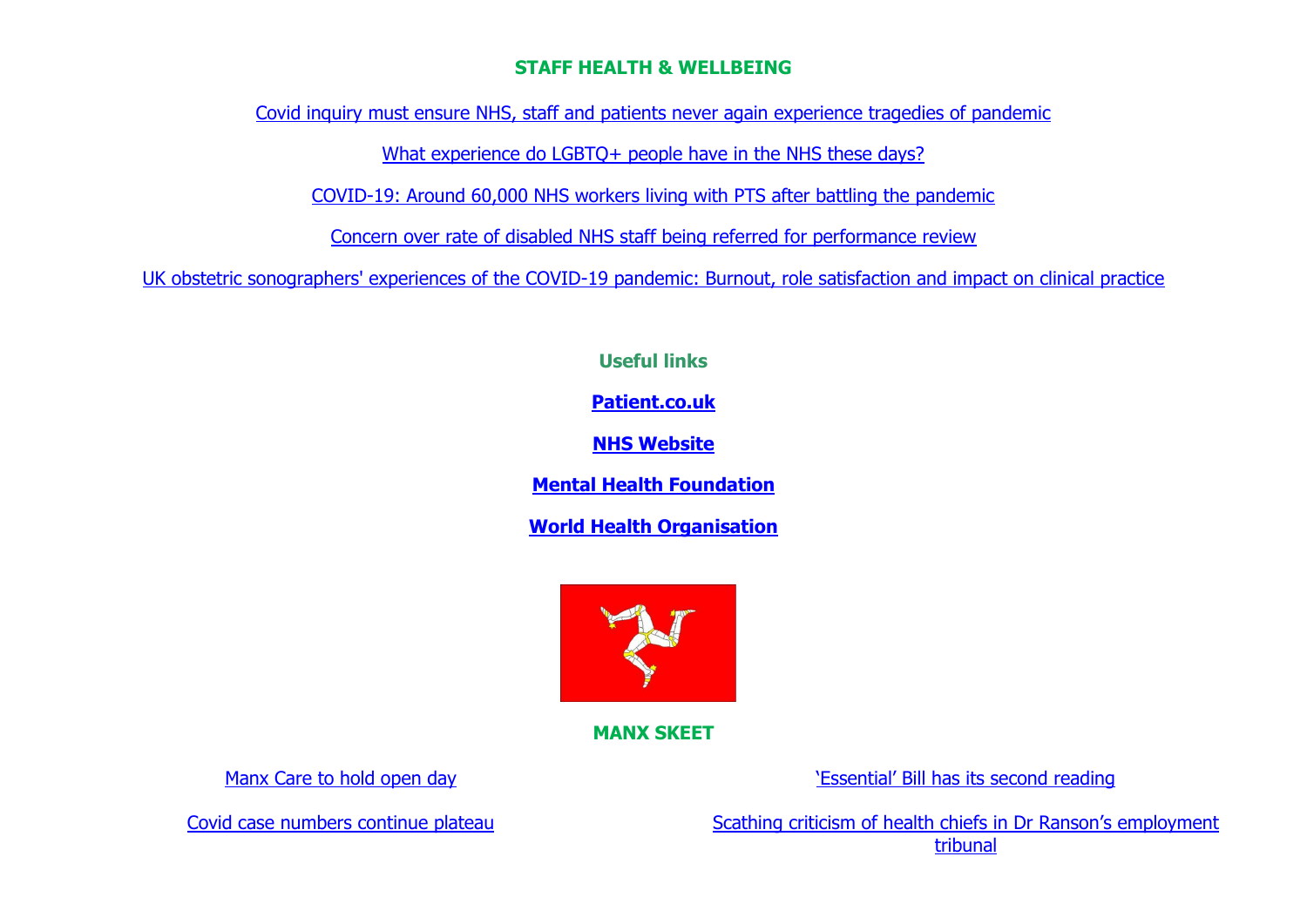#### **HOT OFF THE PRESS BBC News**

[Vulnerable adults set for autumn Covid booster jab](https://www.bbc.co.uk/news/61513975?at_medium=RSS&at_campaign=KARANGA)

[What is monkeypox?](https://www.bbc.co.uk/news/health-45665821?at_medium=RSS&at_campaign=KARANGA)

[Eating disorder hospital cases up 84% in five years](https://www.bbc.co.uk/news/health-61480898?at_medium=RSS&at_campaign=KARANGA) in England

[Government failed health staff in pandemic -](https://www.bbc.co.uk/news/health-61483373?at_medium=RSS&at_campaign=KARANGA) BMA

[Monkeypox: Two more people infected to take total to nine in UK](https://www.bbc.co.uk/news/health-61501679?at_medium=RSS&at_campaign=KARANGA)

[Shrewsbury and Telford NHS Trust admits failures after two patients](https://www.bbc.co.uk/news/uk-england-shropshire-61492208?at_medium=RSS&at_campaign=KARANGA)  [die](https://www.bbc.co.uk/news/uk-england-shropshire-61492208?at_medium=RSS&at_campaign=KARANGA)

[The bitter fight over abortion clinic protests](https://www.bbc.co.uk/news/health-61473721?at_medium=RSS&at_campaign=KARANGA)

[Half of new nurses and midwives come from abroad](https://www.bbc.co.uk/news/health-61483358?at_medium=RSS&at_campaign=KARANGA)

[Pret allergy death: Natasha Ednan-Laperouse's parents set up trial](https://www.bbc.co.uk/news/uk-england-london-61480546?at_medium=RSS&at_campaign=KARANGA)

[Charlie King: TOWIE star describes body dysmorphia 'turmoil'](https://www.bbc.co.uk/news/health-61477169?at_medium=RSS&at_campaign=KARANGA)

[Hostile behaviour toward people with a visible difference on the rise](https://www.bbc.co.uk/news/newsbeat-61464341?at_medium=RSS&at_campaign=KARANGA)  - [study](https://www.bbc.co.uk/news/newsbeat-61464341?at_medium=RSS&at_campaign=KARANGA)

[I may not have long to live but I want three children](https://www.bbc.co.uk/news/uk-scotland-edinburgh-east-fife-61383131?at_medium=RSS&at_campaign=KARANGA)

[Obesity strategy delay immoral, shallow and weak -](https://www.bbc.co.uk/news/uk-61474541?at_medium=RSS&at_campaign=KARANGA) ex-Tory leader

[Breast cancer 'metal detector' recommended to NHS](https://www.bbc.co.uk/news/health-61463672?at_medium=RSS&at_campaign=KARANGA)

[Four more cases of monkeypox in England](https://www.bbc.co.uk/news/health-61470940?at_medium=RSS&at_campaign=KARANGA)

[NHS's centralised nature is ripe for reforming, think tank says](https://www.bbc.co.uk/news/health-61468862?at_medium=RSS&at_campaign=KARANGA)

[Probe after man wrongly diagnosed with Alzheimer's disease](https://www.bbc.co.uk/news/uk-england-leicestershire-61465485?at_medium=RSS&at_campaign=KARANGA)

[North Korea: More than a million Covid cases feared](https://www.bbc.co.uk/news/world-asia-61436270?at_medium=RSS&at_campaign=KARANGA)

[Covid mask rule partially eased for EU air travel](https://www.bbc.co.uk/news/world-europe-61463794?at_medium=RSS&at_campaign=KARANGA)

[University of Leeds study to examine impact of endurance sport on](https://www.bbc.co.uk/news/uk-england-leeds-61435727?at_medium=RSS&at_campaign=KARANGA)  [heart health](https://www.bbc.co.uk/news/uk-england-leeds-61435727?at_medium=RSS&at_campaign=KARANGA)

[NHS prescription charges in England to be frozen](https://www.bbc.co.uk/news/uk-61451005?at_medium=RSS&at_campaign=KARANGA)

Vitamin D: Could UV-[mushrooms help fix the nation's issue?](https://www.bbc.co.uk/news/health-61392698?at_medium=RSS&at_campaign=KARANGA)

[Bristol mum writes heart surgery book to help son](https://www.bbc.co.uk/news/uk-england-bristol-61443420?at_medium=RSS&at_campaign=KARANGA)

[Junk food: Obesity strategy falling apart, Jamie Oliver says](https://www.bbc.co.uk/news/uk-61449921?at_medium=RSS&at_campaign=KARANGA)

[Dame Deborah James says Prince William's visit will be a 'special](https://www.bbc.co.uk/news/uk-61450225?at_medium=RSS&at_campaign=KARANGA)  [memory'](https://www.bbc.co.uk/news/uk-61450225?at_medium=RSS&at_campaign=KARANGA)

[Are we failing young people with cancer?](https://www.bbc.co.uk/news/health-61441539?at_medium=RSS&at_campaign=KARANGA)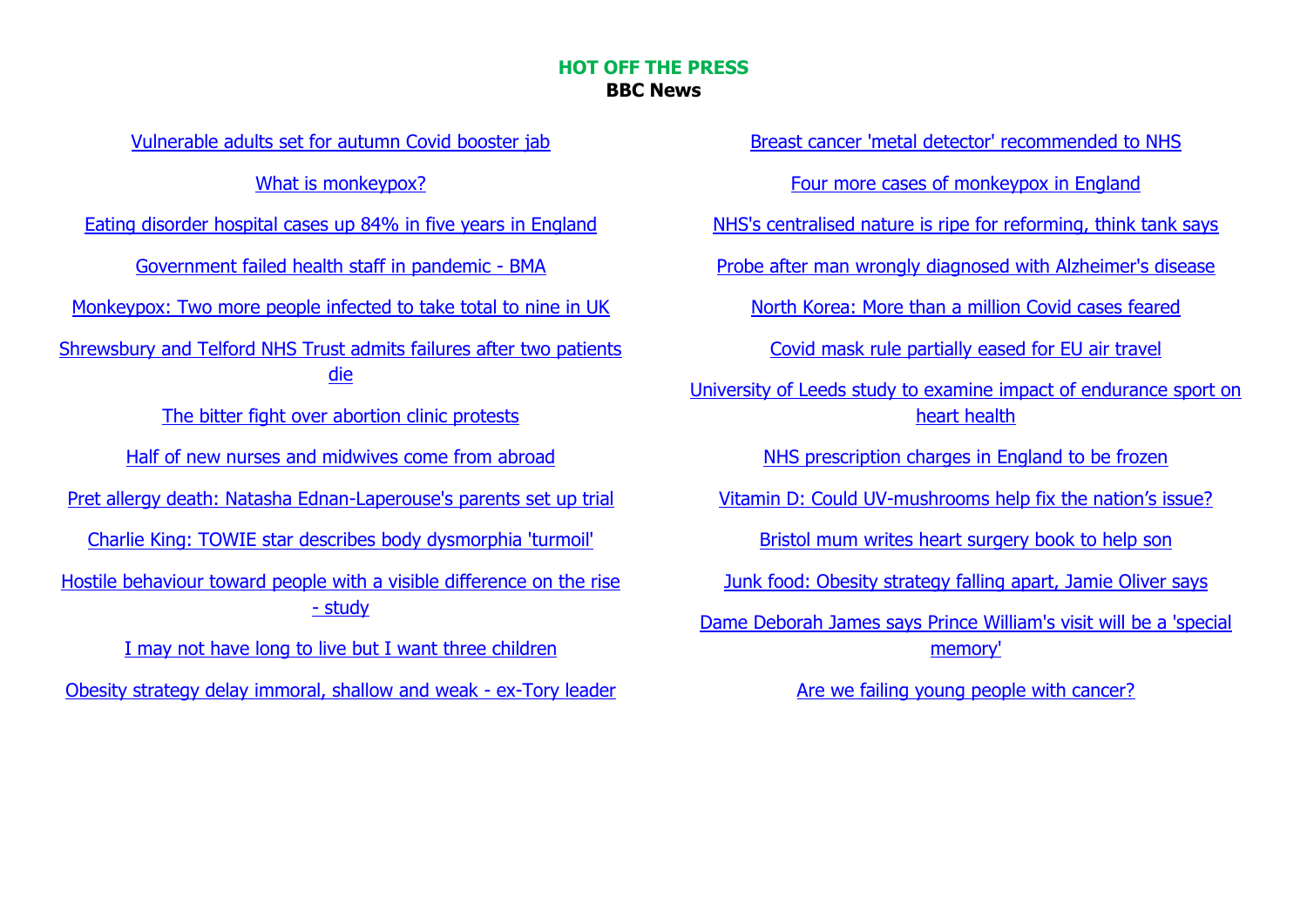#### Useful Health Links

[NHS Website: A-Z of health conditions](http://www.nhs.uk/Conditions/Pages/hub.aspx) [NHS Website](http://www.nhs.uk/Pages/HomePage.aspx) [Check NHS standards near you](http://www.cqc.org.uk/) [Cancer Help UK](http://www.cancerhelp.org.uk/index.htm) [British Heart Foundation](http://www.bhf.org.uk/) [Health and Care Professions Council](http://www.hpc-uk.org/) [Mental Health Foundation](http://www.mentalhealth.org.uk/) [General Medical Council](http://www.gmc-uk.org/) [Nursing and Midwifery Council](http://www.nmc-uk.org/) [Care Quality Commission](http://www.cqc.org.uk/) **[NICE](http://www.nice.org.uk/)** [NHS Scotland](http://www.scot.nhs.uk/) [Health in Wales](http://www.wales.nhs.uk/) [NI Direct](http://www.nidirect.gov.uk/) [Clinical trials information](http://www.ukctg.nihr.ac.uk/default.aspx) [Diabetes UK](http://www.diabetes.org.uk/) [British Lung Foundation](http://www.blf.org.uk/Home) [National Obesity Forum](http://www.nationalobesityforum.org.uk/)

# **Critical Thinking**

Do you believe everything you read? Is there truth behind the headlines? Why does false information spread so fast on social media? What can you do to make sure you don't get taken in? Start by looking up the stories on websites such as the ones below:

Full fact<https://fullfact.org/> Ferret Fact Service <https://theferret.scot/ferret-fact-service/>

BBC Reality Check [https://www.bbc.co.uk/news/reality\\_check](https://www.bbc.co.uk/news/reality_check)

## **Misinformation**

Do you keep a look out for misinformation circulating online? Do you know the impact it could have on patients? How do you counter it?

[Characterization of False or Misleading Fluoride Content on Instagram: Infodemiology Study](https://jmir.us6.list-manage.com/track/click?u=fc0ad3d4d3108cf6a761892f9&id=80da4a6cc0&e=5b74dbe4f0)

[Anti-abortion groups target women with misleading ads](https://www.bbc.co.uk/news/health-61320202?at_medium=RSS&at_campaign=KARANGA)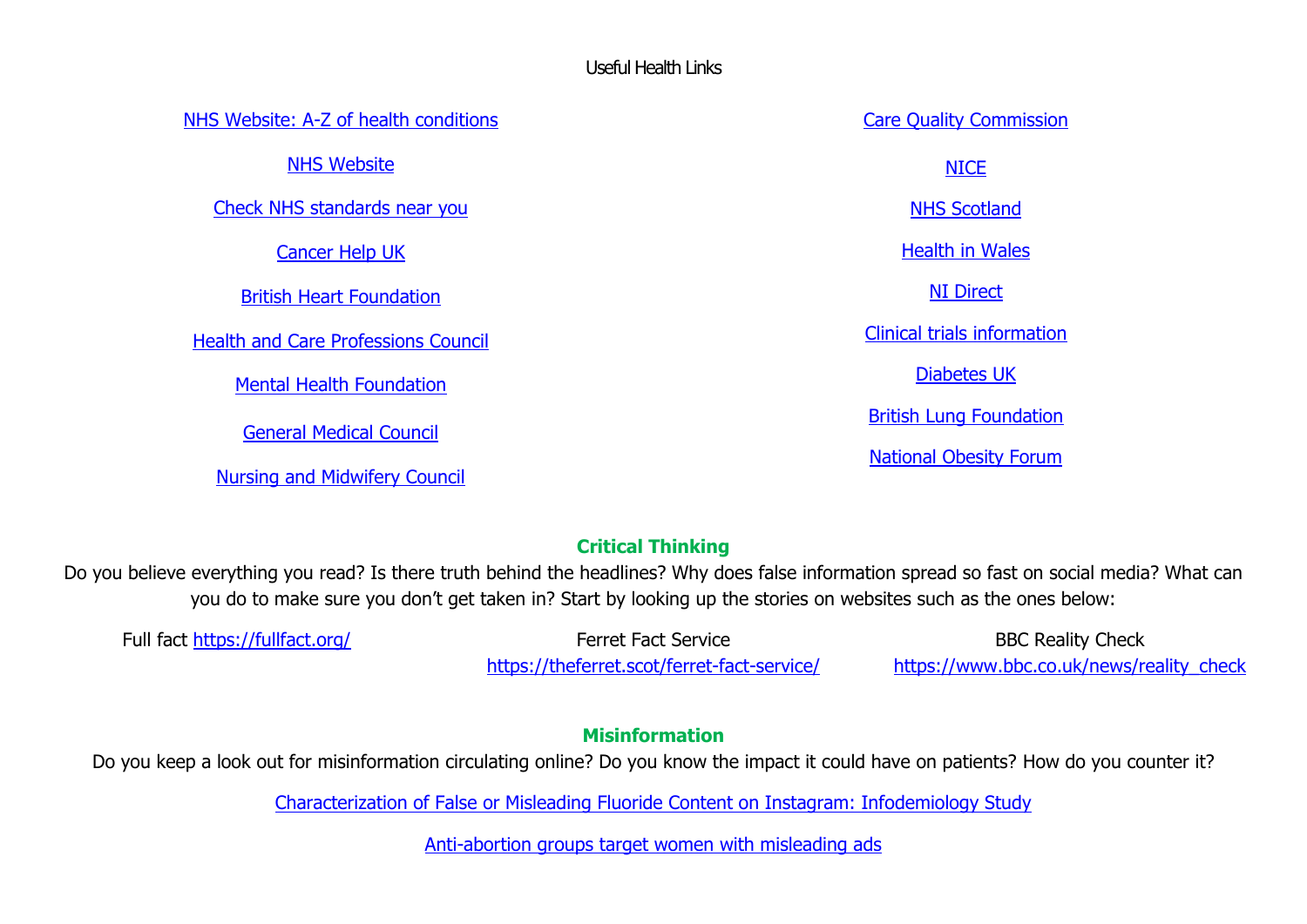## **Bulletins**

# **(click to open)**

[Bulletin for clinical commissioning groups \(CCGs\)](http://www.england.nhs.uk/publications/bulletins/bulletin-for-ccgs/)

[Chief Nursing Bulletin](https://www.england.nhs.uk/email-bulletins/cno-bulletin/)

Chief Scientific Officer Bulletin

[Compassion in Practice strategy and 6Cs Live!](http://www.england.nhs.uk/publications/bulletins/6cs-live-bulletin/)

[Liaison and Diversion Bulletin](https://www.england.nhs.uk/email-bulletins/liaison-and-diversion-bulletin/)

[Pharmacy and Medicines Bulletin](https://www.england.nhs.uk/email-bulletins/pharmacy-and-medicines/)

[Primary Care Bulletin](https://www.england.nhs.uk/email-bulletins/general-practice-bulletin/)

[Specialised Commissioning Stakeholder Bulletin](http://www.england.nhs.uk/publications/bulletins/specialised-comms-bulletin/)

[Revalidation Matters](http://www.england.nhs.uk/publications/bulletins/revalidation-matters/)

[Liaison and Diversion Bulletin](https://www.england.nhs.uk/2015/07/03/ld-bulletin-june15/)

[Specialised Commissioning Stakeholder Bulletin](http://www.england.nhs.uk/publications/bulletins/specialised-comms-bulletin/)



### **PUBLIC HEALTH Health e-News Bulletin/NLH Public Health Newsletter**

## **Adult Protection & Safeguarding Domestic Violence**

[Family violence screening and disclosure response: A public mental health service consumer survey.](https://emeraldopenresearch.com/articles/4-21/v1)

<span id="page-4-0"></span>[A Longitudinal Analysis of Black Women's Experiences with a](https://search.proquest.com/openview/51f229c624943f39bdd157800bfd8726/1?pq-origsite=gscholar&cbl=18750&diss=y) Domestic Violence Housing First (DVHF) Intervention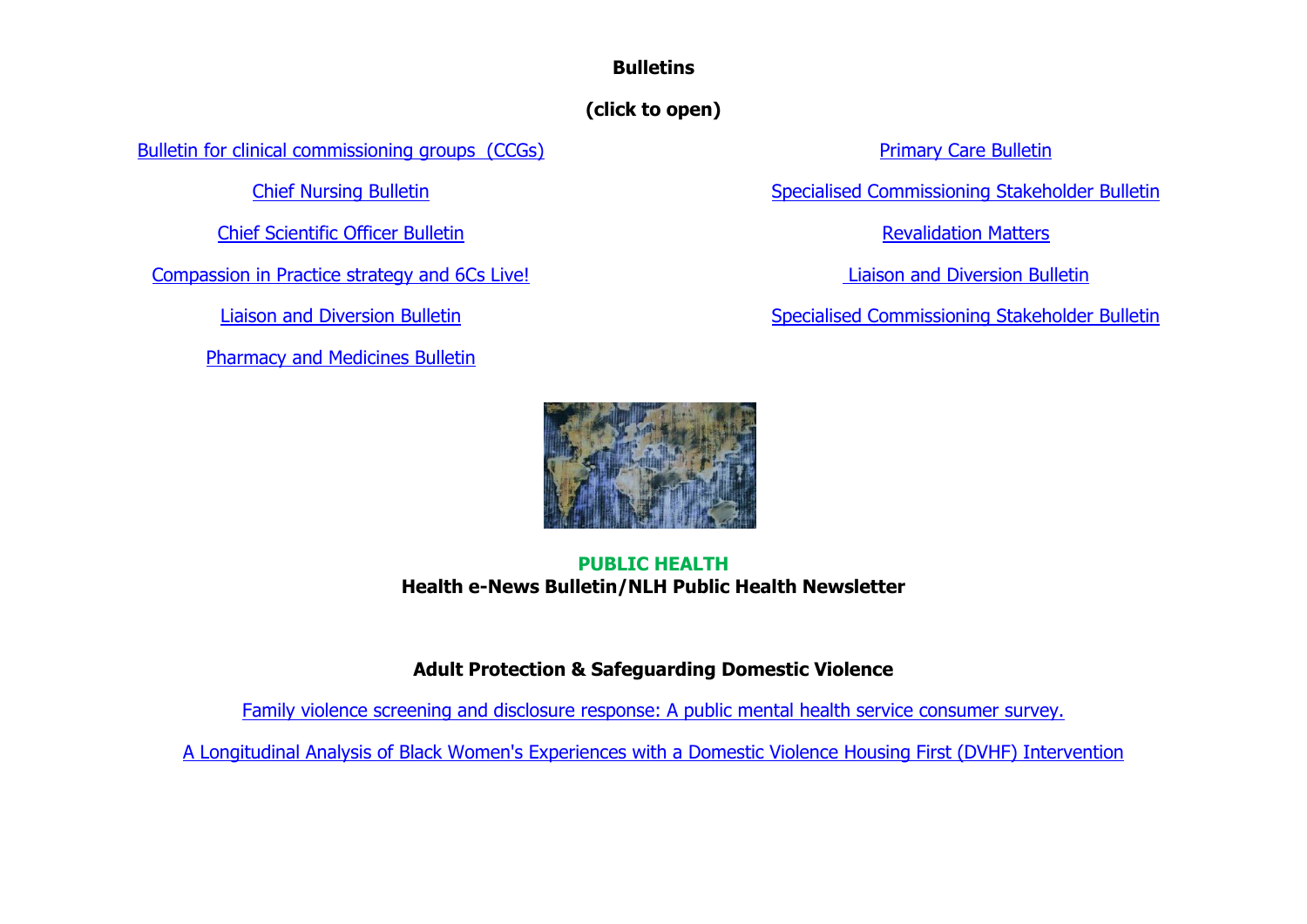### **Addiction**

[Commentary on Beard et al.: Using survey data to test the hypothesis that e](http://el.wiley.com/ls/click?upn=3P-2FFNDAGSso-2BACQqCJSxZQYXuyDFuSyQWVXTOVuATZfE2ZYhBvN14MKB0KVXOLGO8obGng7vSyli3t-2BN6pmypiBmOADQL0BISflWUwt9kgAz-2BTsh-2B5anMldnEg5mH40-2FSXiX7tx8B9AqHwi5idtBkckTu0VP-2B7EyeAHYPzPB0mkwpl2SivrZdqq-2BUkv6UfFu5FGl1Eaza3U-2BnNYANdo0DqN-2BUgJL-2FtjSVSD7fbyC6zLR9Kw6mFSwgrhkQBdOh6KE-2FoezzMlS5MV3TizmlSFeYI1eTlhUqUMD9mtzmaBS4-2FYInfmxZ1NtWHDhOIJBJBGZnetvHvypZ33Ym8HmEo6c310XShEWFvtHomyG0MYbyaCk-2FoA6187QLrNPnX-2FzodWQ86Pux6X7RLytPiBKxZ00j3H92-2BuAM4nDuW8Ckoh4LQA-3D6ZSP_bbTnpkV8nill7Mf6KSTMf66VF9M7aRtCqK6A5QPYoRhUn4KiTc8exobehJOmIG4aAREm1KIWMaIAOZwKxq5RLlBzvxG69k9Q2mRLo44MbKR0EWt2AcOdAmnhPXTERIP4ctsMKVpOwt4MBtN51MCir7gaAfadw43Trln6HHGH0FdVR-2B6udGWLPvz86d9lEmSviL9gvtoo3Amf9uEmfinBonULcWlcQTW5RHIzVHzogh-2BSXkB460zvEcnzLe7neGeuTgkm2HHoZXcWvqGbqWRFXWvdDgbDlAfpVhVF-2BsASb2Q-3D)‐cigarettes are a gateway to cigarette smoking in youth

[A Gamified Personalized Normative Feedback App to Reduce Drinking Among Sexual Minority Women: Randomized Controlled Trial and](https://jmir.us6.list-manage.com/track/click?u=fc0ad3d4d3108cf6a761892f9&id=fb277f318f&e=5b74dbe4f0)  [Feasibility Study](https://jmir.us6.list-manage.com/track/click?u=fc0ad3d4d3108cf6a761892f9&id=fb277f318f&e=5b74dbe4f0)

[Commentary on Englund et al.: The advantages and downsides of online focus groups for conducting research on addictive online](http://el.wiley.com/ls/click?upn=3P-2FFNDAGSso-2BACQqCJSxZQYXuyDFuSyQWVXTOVuATZfE2ZYhBvN14MKB0KVXOLGO8obGng7vSyli3t-2BN6pmypiBmOADQL0BISflWUwt9kgAz-2BTsh-2B5anMldnEg5mH40-2FSXiX7tx8B9AqHwi5idtBkQqcaTGM0np9xSFpQ1D9DReUATKHrWgs4K8cAQ70gxKRmSCYF8ZW8GTg5dnRhr6HxIMAK-2Fgl2FxQlqpUjzo6nAzaEhjJu0g9KLfblJgxRrZcS6ogZmYxqta4qtxSr0pFSL4JQ-2Fil-2BAkdBAXr7KXMd6VH80-2BqrBKMk4mfBeICA8AsYHzu6nfByzQHXyhcjoN6GtC-2FAJZ1N8obHyhmfu1nGHCqZaore6K9NRnzUmr6oka0rDvUrROs3VnZ6jUA5jKrp3y2llmLDf3W3Tu5LzrBFz4-3D0xZO_bbTnpkV8nill7Mf6KSTMf66VF9M7aRtCqK6A5QPYoRhUn4KiTc8exobehJOmIG4asny0CQjrg5DGvlGr2T4E3hSTsRj2WBUOAy-2FgO1cyNfOaln5Xt4-2F4X-2FfEJBRmM7HM0B4gFLiGILYQa8vx08Oj-2BOkgDB825m-2BgJycP8PdehSFAHKSXenIKI6ADJyrP0kW9P20fpa5euAGJDVtiQS5v5Gkq5N-2FHLuwdlnNi6BRzQVUON5XE4P6ZyW0COyhMk-2FRA2nnvTGendBAAh-2FbZ6gViAEaF6o2etQ9jvPP6CUpjv0E-3D) behaviours



[Dietary fiber and fermented food consumption and its link to allergic responses](http://el.wiley.com/ls/click?upn=3P-2FFNDAGSso-2BACQqCJSxZQYXuyDFuSyQWVXTOVuATZfE2ZYhBvN14MKB0KVXOLGO8obGng7vSyli3t-2BN6pmypiBmOADQL0BISflWUwt9kgAz-2BTsh-2B5anMldnEg5mH40-2FSXiX7tx8B9AqHwi5idtBkYiyPMZMbv9-2FttMpRKkJ64xtFhvbz3h4L9-2F19hD-2FHdIsBrk6EKq3ZG97KvyoSbttfr-2BDYAgyxRC9Vcq8OT6Wg6bYjnNxlpAQkVZCcOOwNVduI3pvQiWq4Xktph0TJJV9RLmlXR-2FTv7ZvXE-2BuQzCDevRNVkgZiOOra1p-2BmHDP230-2FcAdmWao82sj4nhEnflB16aORM5jpgZcxZXBSE-2FlqXXeHX5P-2FkJ4ovHjU5SADEJa3G0E7gucu0Gg0h9X4U7fQe12sOaagVCluHCSClOara3I-3DX1Ku_bbTnpkV8nill7Mf6KSTMf66VF9M7aRtCqK6A5QPYoRhUn4KiTc8exobehJOmIG4a1hQvOeR-2Bz3-2F-2BeKLHDnQxz7-2BItK9H6BF4FHMZkNCZz6RqJ6EorqVnMzBamRQSKWNFKpJEStTgr3r2d0dMvHL2yEoYbRCgUnLioAR7V78lFa-2FhYzY6ZrHGbrYkXoU4rZGNqk6F7eW0a2jMq1uu6iKNfXa1doYLLmk2yBewNcwM35fDs9imVWUYIL6Ufhy1Y959O0GjtEsWHKNRJOaCTmBl79oRvtaDM-2FpYWnrmW-2F8qx8k-3D)

Comparing the levels of CTLA‐4‐[dependent biological defects in patients with LRBA deficiency and CTLA](http://el.wiley.com/ls/click?upn=3P-2FFNDAGSso-2BACQqCJSxZQYXuyDFuSyQWVXTOVuATZfE2ZYhBvN14MKB0KVXOLGO8obGng7vSyli3t-2BN6pmypiBmOADQL0BISflWUwt9kgAz-2BTsh-2B5anMldnEg5mH40-2FSXiX7tx8B9AqHwi5idtBkYiyPMZMbv9-2FttMpRKkJ64xtFhvbz3h4L9-2F19hD-2FHdIsBrk6EKq3ZG97KvyoSbttfr-2BDYAgyxRC9Vcq8OT6Wg6bYjnNxlpAQkVZCcOOwNVduI3pvQiWq4Xktph0TJJV9RLmlXR-2FTv7ZvXE-2BuQzCDevRNVkgZiOOra1p-2BmHDP230-2FrxdAaQy1xf9tB9KKxYIigsSp-2B3JbhaT2gMd9I6sGoGzRwIGplUpoTegY41yOmU2duKqqZy8KBoHcCgXjxzcww6QxF9mk-2BzTsE5-2FHfUxDVLQ-3DOOHe_bbTnpkV8nill7Mf6KSTMf66VF9M7aRtCqK6A5QPYoRhUn4KiTc8exobehJOmIG4aOvpZ9VeiQH3-2FmYbun76y-2FjErjvO2u192dSAg1mbNWe0ZatHhsn-2FRq5LaKqLD93dYODW5Pnozx-2FeWsrNxCMd4JZUNtYBZIT9e-2F3-2FL1uUzNh73RHnMey6oSLmizgde5pnrWvFsenkUO4WZ-2FkNLYmGrgNKv6RRohDw5HqtKpdaD7OU4w1fv2PiEYFK7P-2BJwR4HmGcXpCGy8fPJ2E2I4iRMpCoEKWoUztzuLDdpQUu0nSfA-3D)‐4 insufficiency

Mollusk allergy: Not simply cross-[reactivity with crustacean allergens](http://el.wiley.com/ls/click?upn=3P-2FFNDAGSso-2BACQqCJSxZQYXuyDFuSyQWVXTOVuATZfE2ZYhBvN14MKB0KVXOLGO8obGng7vSyli3t-2BN6pmypiBmOADQL0BISflWUwt9kgAz-2BTsh-2B5anMldnEg5mH40-2FSXiX7tx8B9AqHwi5idtBkQVmX2l660olAXy54TWXvwN66hyuzrGR2zIIwt6pRzoCXmJx0bS-2BeQri-2FphGF04KAuhOUKDwSFa-2FIolyUxLhLqHpZ59TeC8lSbObTvXpv57qJnd5ublw5OpMfcAmxylE4GgiwA0-2F0bsWBjQzSZ9qurHwuRUW48hUG6KH5gR1410txAE0WFY-2BFBgwfr4gl0h4MJKv-2F0nEewPVD3p4i28QRfVhz2iTeshwP7DTJyypIfyXE6FHVClXWBRgiYlcyAYIsO-2FmI85qqmlz8UujDs6lDL0-3Dl1dS_bbTnpkV8nill7Mf6KSTMf66VF9M7aRtCqK6A5QPYoRhUn4KiTc8exobehJOmIG4aQ0ODwbjcz33n0lWtmnRIX5VsUQfzDvVmBXS5AwGd4Xj9xTBHWsor8QCsDNCoN-2FDg2eY-2By8-2BaA0bS902njVz8lbasISoousebAg-2F4iatrYXHEr3aR2wbxIXtR8AdResFOt0dBaKme18F3e-2BxzsQfzpR-2F8EiPJVEk3wYvRI78EbrcMzx16drYvxsLvf9Se294edqHcMtDklQnT7EVb8KpTguXgH2Z-2F-2BzTh0xzG22BxN0A-3D)



**Cardiovascular Disease** 

[Cardiovascular Disease Prevention Education Using a Virtual Environment in Sexual-Minority Men of Color With HIV: Protocol for a Sequential,](https://jmir.us6.list-manage.com/track/click?u=fc0ad3d4d3108cf6a761892f9&id=998d62d2de&e=5b74dbe4f0)  [Mixed Method, Waitlist Randomized Controlled Trial](https://jmir.us6.list-manage.com/track/click?u=fc0ad3d4d3108cf6a761892f9&id=998d62d2de&e=5b74dbe4f0)

In‐hospital mortality and readmission after ST‐[elevation myocardial infarction in nonagenarians: A nationwide analysis from the United States](https://onlinelibrary.wiley.com/doi/abs/10.1002/ccd.30227)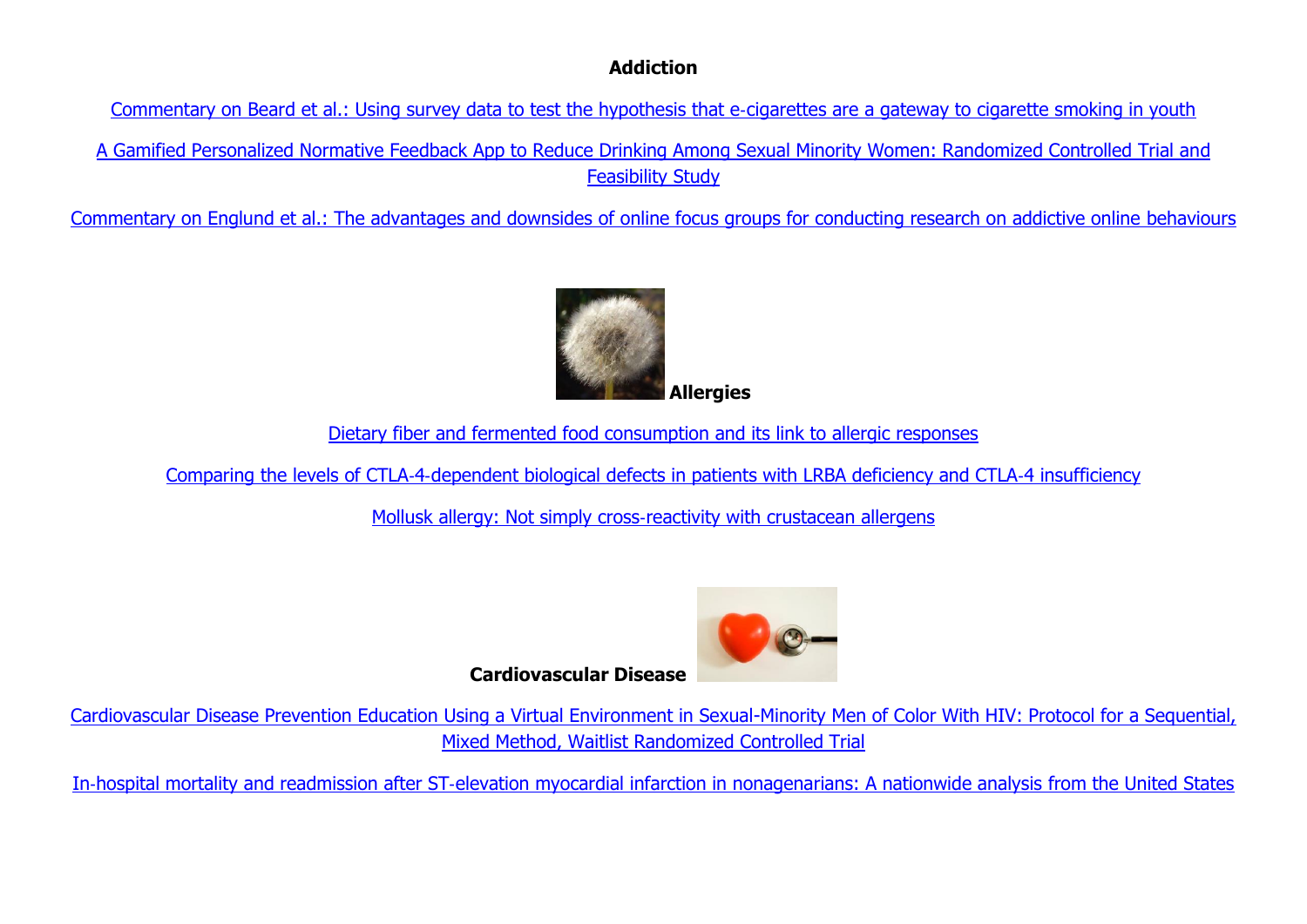### **Critical Care**

[8 with 15 days of antibiotic therapy for Pseudomonas aeruginosa ventilator-associated pneumonia](http://tracking.criticalcarereviews.com/tracking/click?d=3l5bL5Re8S_ljLDdi6DqujsmQ-DyTxvZHTbsOnS34j0CQyk1YHPdMQbvQGcIsFzwyQD3-yh0iRqCy0huJlnouS0_8PMoW17GcXrKPorNgd3oaFTsLYOFGPLP3PNQbmM6v2ZS234IGC6a4KYYwDiooNsPJkcZMv3dq9jnmwDFFf3q_-_KzsxulsGxEPJCOkh3-79m_IwR-53ZR5-pv_6OV8TA-wN_SUswMItP5xNP1VSDpG4FBGhSDuHLnnCSf0ZUDA2)

[Temporary transvenous phrenic nerve stimulation in difficult-to-wean patients](http://tracking.criticalcarereviews.com/tracking/click?d=3l5bL5Re8S_ljLDdi6DqujsmQ-DyTxvZHTbsOnS34j0CQyk1YHPdMQbvQGcIsFzwyQD3-yh0iRqCy0huJlnouS0_8PMoW17GcXrKPorNgd3oaFTsLYOFGPLP3PNQbmM66rqxK6cKo82OOARGa-NO5QtNR48OTz3ky15UH-LueIWFY3EiTxR1WRU03kxcuS4T4AnpLxNxhvpuRWVpIAMSe-_aXsTVbqshtrcydS3tGNQXgHCS5_TFm6Uf6SiIy5oniw2)

[6-month outcomes of critically ill survivors of COVID-19 with non](http://tracking.criticalcarereviews.com/tracking/click?d=3l5bL5Re8S_ljLDdi6DqujsmQ-DyTxvZHTbsOnS34j0CQyk1YHPdMQbvQGcIsFzwyQD3-yh0iRqCy0huJlnouS0_8PMoW17GcXrKPorNgd3oaFTsLYOFGPLP3PNQbmM6yjS5umFUst818Ps0XJcjlQk5ad4wo_5YSDyAwBVdLpyNk8b35znzywJKwD_AIr9nCjyTfwGUoJlblMyG4iCQpQlQpNLKQOUqEr5coUWBbvI2d71J13vaY2NcBUMQPqekmQ2)–COVID-19 critically ill survivors



[Efficacy of Ibuprofen Gargle for Postoperative Pain After Mandibular Third Molar Extraction: Protocol for a Phase II, Placebo-Controlled, Double-](https://jmir.us6.list-manage.com/track/click?u=fc0ad3d4d3108cf6a761892f9&id=d09549aca5&e=5b74dbe4f0)[Blind, Randomized Crossover Trial](https://jmir.us6.list-manage.com/track/click?u=fc0ad3d4d3108cf6a761892f9&id=d09549aca5&e=5b74dbe4f0)

[Factors influencing tooth loss in European populations](https://onlinelibrary.wiley.com/doi/abs/10.1111/jcpe.13642)

**Dementia** 

[Response to "Upping the dose of dementia risk reduction"](http://el.wiley.com/ls/click?upn=3P-2FFNDAGSso-2BACQqCJSxZU-2FA5YHsfRbRerKVcDxa99umpiTop4dCcei5duJWMhHkxGM6M2TCmU6CAXUKn6xkB4AsDw5mxbotQikvg9sQYreWA3jBfug4hBGUQjp-2B6VMoZCVwWRolCTilu9V-2BCXcYGD5a74eDwF0VzN7Whwn-2BAzwHMr4V9rtKJzLpJTh1eoIYfSTwCWycHJHwVqrDWDpVvnB3vqM-2BtlQuR4YXLJY1dlHBQKbf-2B0Orl6OzMoVDtnawpaIqx0HQKoLbxSI8Oxr-2BU7-2BMKz7qqu6vSM9SlqI9OP0wxHFSq4ZaaMFDG4CXA7MsbfIWJPbMPAhfmETJWnGV8ODTkJkT2WPLCyhIgqi3MTECkEPghPuhFrm83rInX6AjUjVS9-2BHzHz2i2Q0VUDaLpZvq7hMHfWdWabvjeXuvV1Axk2ZFco0mrNoXanSZLLU-2FqgFy71qnSv9ebNFRZVqEBg-3D-3DOzP7_bbTnpkV8nill7Mf6KSTMf66VF9M7aRtCqK6A5QPYoRhUn4KiTc8exobehJOmIG4atcKUMHJpAInHda7OGmSUvUOjWHpuHyU-2FlWKrW13v-2B0wP6HwRAn-2FWnyxgB2Fn1aJJ-2FhpsuZyj11chTbmQOj4DTUQBwHUOMJQWt6FejU3Nfux5nVk73WUWRUyWu4xxAd-2F4Pg0McNYbQYOpYr1mwFFeSRKu35graSDZ866GkbrBrgtLOL86qf2qNVJUpUG-2FP4-2BdBkzYgG3FdDzD-2Fbng4fb3CUPNQ-2FoBk3KbkKc1mRtxt1g-3D)

[Use of blood pressure measurements extracted from the electronic health record in predicting Alzheimer's disease: A retrospective cohort study](http://el.wiley.com/ls/click?upn=3P-2FFNDAGSso-2BACQqCJSxZU-2FA5YHsfRbRerKVcDxa99umpiTop4dCcei5duJWMhHkxGM6M2TCmU6CAXUKn6xkB4AsDw5mxbotQikvg9sQYreWA3jBfug4hBGUQjp-2B6VMoZCVwWRolCTilu9V-2BCXcYGD5a74eDwF0VzN7Whwn-2BAzy1r2W9KPXNQgLZr8HnHB1jqDbIDcdJx2DjE1-2FrkXfn3Lfv98Zs066pwiR5t29eFeoN6BrSlT1zvpPms9bIZJAjgPpWn0J2oKpkV-2BVK2q1hMndowRdCKAx8ft2wZZw9xxoXAFRScl7PFB2u2xgkAuA-2FUfIKdISacSIarhEBaCguUXwv9qe3-2BR9Ly9UAYqgJZXxx5Blad5ZcKSMMBLRKAQqoDDG7LrY-2BkhbPHc-2BNJ9xz7VqmW1vUFlP37cQrxovVAX5pYi-2B5ZGEWSdsGVwV7VhwWAfgqtZ4mSAbP7AcTt1bXfQ-3D-3D5KKH_bbTnpkV8nill7Mf6KSTMf66VF9M7aRtCqK6A5QPYoRhUn4KiTc8exobehJOmIG4a9YvC4pgtx03M2LtJSZ67O4XXSzUUjwmdHUZ-2BCU1OPwWjmXbQZ1-2FWkbgKaQ4XmgtQomsBI-2Fp1z1Ljcnr-2F45g5BetlSeulzXuRMtcp0A4t85fzzbbQlIPCAZAkKBOFe9-2FwzyoWz9EGABV3-2BNDc7np9g4lVqhTHy5FGGaLS-2B4hSbDw7XSfgbPoy46Zfta4t-2FKSwoj7mnfNJOklwtZiivFnaKM0eIW0e-2F1SgxVnOmmOY1PE-3D)  at two [medical centers](http://el.wiley.com/ls/click?upn=3P-2FFNDAGSso-2BACQqCJSxZU-2FA5YHsfRbRerKVcDxa99umpiTop4dCcei5duJWMhHkxGM6M2TCmU6CAXUKn6xkB4AsDw5mxbotQikvg9sQYreWA3jBfug4hBGUQjp-2B6VMoZCVwWRolCTilu9V-2BCXcYGD5a74eDwF0VzN7Whwn-2BAzy1r2W9KPXNQgLZr8HnHB1jqDbIDcdJx2DjE1-2FrkXfn3Lfv98Zs066pwiR5t29eFeoN6BrSlT1zvpPms9bIZJAjgPpWn0J2oKpkV-2BVK2q1hMndowRdCKAx8ft2wZZw9xxoXAFRScl7PFB2u2xgkAuA-2FUfIKdISacSIarhEBaCguUXwv9qe3-2BR9Ly9UAYqgJZXxx5Blad5ZcKSMMBLRKAQqoDDG7LrY-2BkhbPHc-2BNJ9xz7VqmW1vUFlP37cQrxovVAX5pYi-2B5ZGEWSdsGVwV7VhwWAfgqtZ4mSAbP7AcTt1bXfQ-3D-3D5KKH_bbTnpkV8nill7Mf6KSTMf66VF9M7aRtCqK6A5QPYoRhUn4KiTc8exobehJOmIG4a9YvC4pgtx03M2LtJSZ67O4XXSzUUjwmdHUZ-2BCU1OPwWjmXbQZ1-2FWkbgKaQ4XmgtQomsBI-2Fp1z1Ljcnr-2F45g5BetlSeulzXuRMtcp0A4t85fzzbbQlIPCAZAkKBOFe9-2FwzyoWz9EGABV3-2BNDc7np9g4lVqhTHy5FGGaLS-2B4hSbDw7XSfgbPoy46Zfta4t-2FKSwoj7mnfNJOklwtZiivFnaKM0eIW0e-2F1SgxVnOmmOY1PE-3D)

[Web-Based Technologies to Support Carers of People Living With Dementia: Protocol for a Mixed Methods Stepped-Wedge Cluster Randomized](https://jmir.us6.list-manage.com/track/click?u=fc0ad3d4d3108cf6a761892f9&id=b0ce1d5806&e=5b74dbe4f0)  [Controlled Trial](https://jmir.us6.list-manage.com/track/click?u=fc0ad3d4d3108cf6a761892f9&id=b0ce1d5806&e=5b74dbe4f0)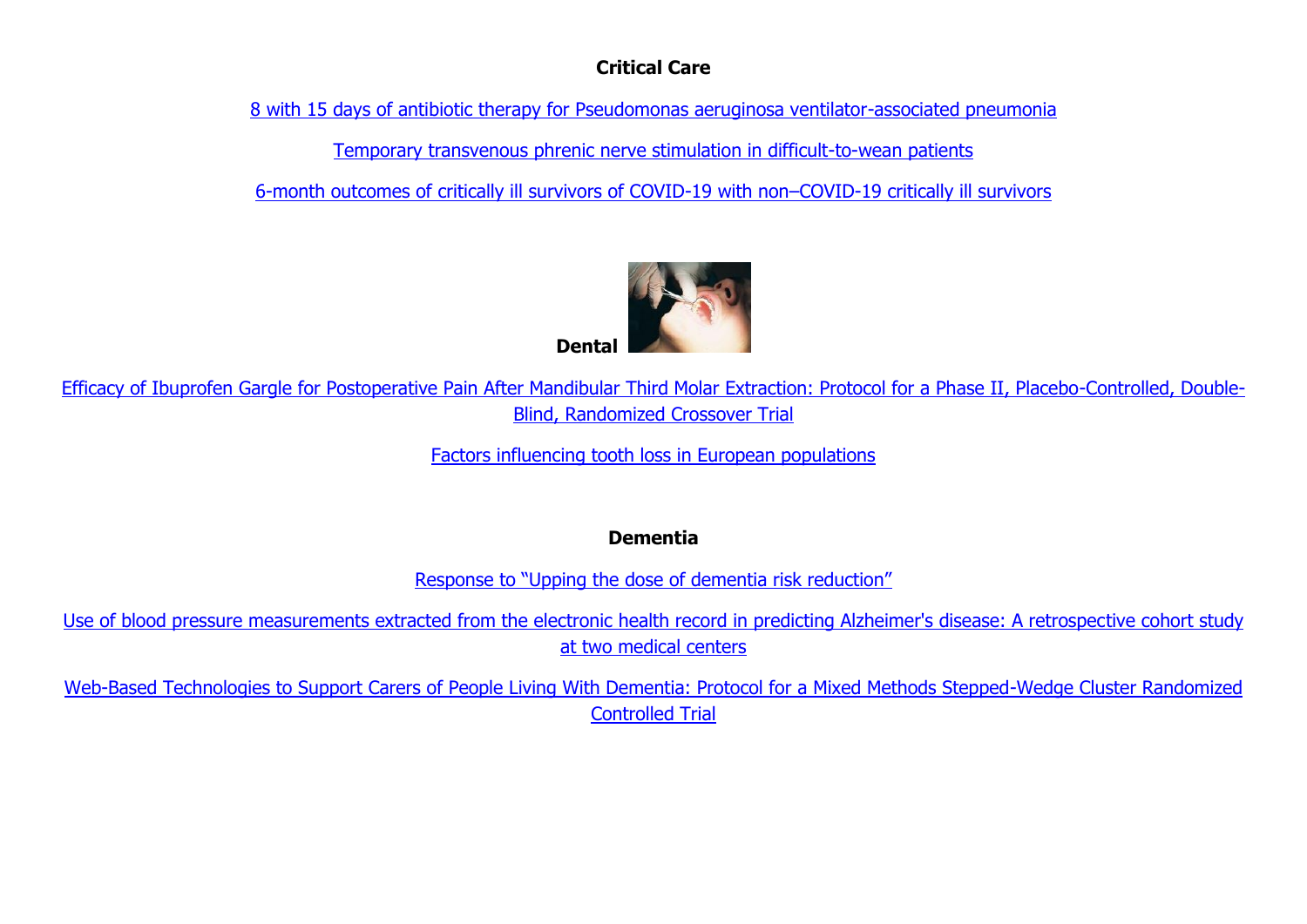### **Diabetes**

[Perspectives on supporting physical activity using e-health in primary care by health care professionals and individuals with pre-and type 2](https://preprints.jmir.org/preprint/39474)  [diabetes: Qualitative study](https://preprints.jmir.org/preprint/39474)

Needs, concerns and self‐[management experiences of people with type 2](https://onlinelibrary.wiley.com/doi/abs/10.1111/dme.14883) diabetes during the COVID‐19 pandemic: A qualitative study



**Diet, Nutrition and Obesity** 

[The Quality of Indian Obesity-Related mHealth Apps: PRECEDE-PROCEED Model](https://jmir.us6.list-manage.com/track/click?u=fc0ad3d4d3108cf6a761892f9&id=463055a0a8&e=5b74dbe4f0)–Based Content Analysis

[mHealth Interventions to Reduce Physical Inactivity and Sedentary Behavior in Children and Adolescents: Systematic Review and](https://jmir.us6.list-manage.com/track/click?u=fc0ad3d4d3108cf6a761892f9&id=c3eab16e63&e=5b74dbe4f0) Meta-analysis [of Randomized Controlled Trials](https://jmir.us6.list-manage.com/track/click?u=fc0ad3d4d3108cf6a761892f9&id=c3eab16e63&e=5b74dbe4f0)

[Evaluation of a Circadian Rhythm and Sleep-Focused Mobile Health Intervention for the Prevention of Accelerated Summer Weight Gain Among](https://jmir.us6.list-manage.com/track/click?u=fc0ad3d4d3108cf6a761892f9&id=f4852b79b2&e=5b74dbe4f0)  Elementary School–[Age Children: Protocol for a Randomized Controlled Feasibility Study](https://jmir.us6.list-manage.com/track/click?u=fc0ad3d4d3108cf6a761892f9&id=f4852b79b2&e=5b74dbe4f0)



**Digital Health Technology**

[Ethical, Legal, and Social Implications of Symptom Checker Apps in Primary Health Care \(CHECK.APP\): Protocol for an Interdisciplinary Mixed](https://jmir.us6.list-manage.com/track/click?u=fc0ad3d4d3108cf6a761892f9&id=e088cdbd3a&e=5b74dbe4f0)  [Methods Study](https://jmir.us6.list-manage.com/track/click?u=fc0ad3d4d3108cf6a761892f9&id=e088cdbd3a&e=5b74dbe4f0)

[The Accuracy of Artificial Intelligence in the Endoscopic Diagnosis of Early Gastric Cancer: Pooled Analysis Study](https://jmir.us6.list-manage.com/track/click?u=fc0ad3d4d3108cf6a761892f9&id=34bd1e9152&e=5b74dbe4f0)

[The Use of Social Media as a Persuasive Platform to Facilitate Nutrition and Health Behavior Change in Young Adults: Web-Based Conversation](https://jmir.us6.list-manage.com/track/click?u=fc0ad3d4d3108cf6a761892f9&id=9e3576350a&e=5b74dbe4f0)  **[Study](https://jmir.us6.list-manage.com/track/click?u=fc0ad3d4d3108cf6a761892f9&id=9e3576350a&e=5b74dbe4f0)**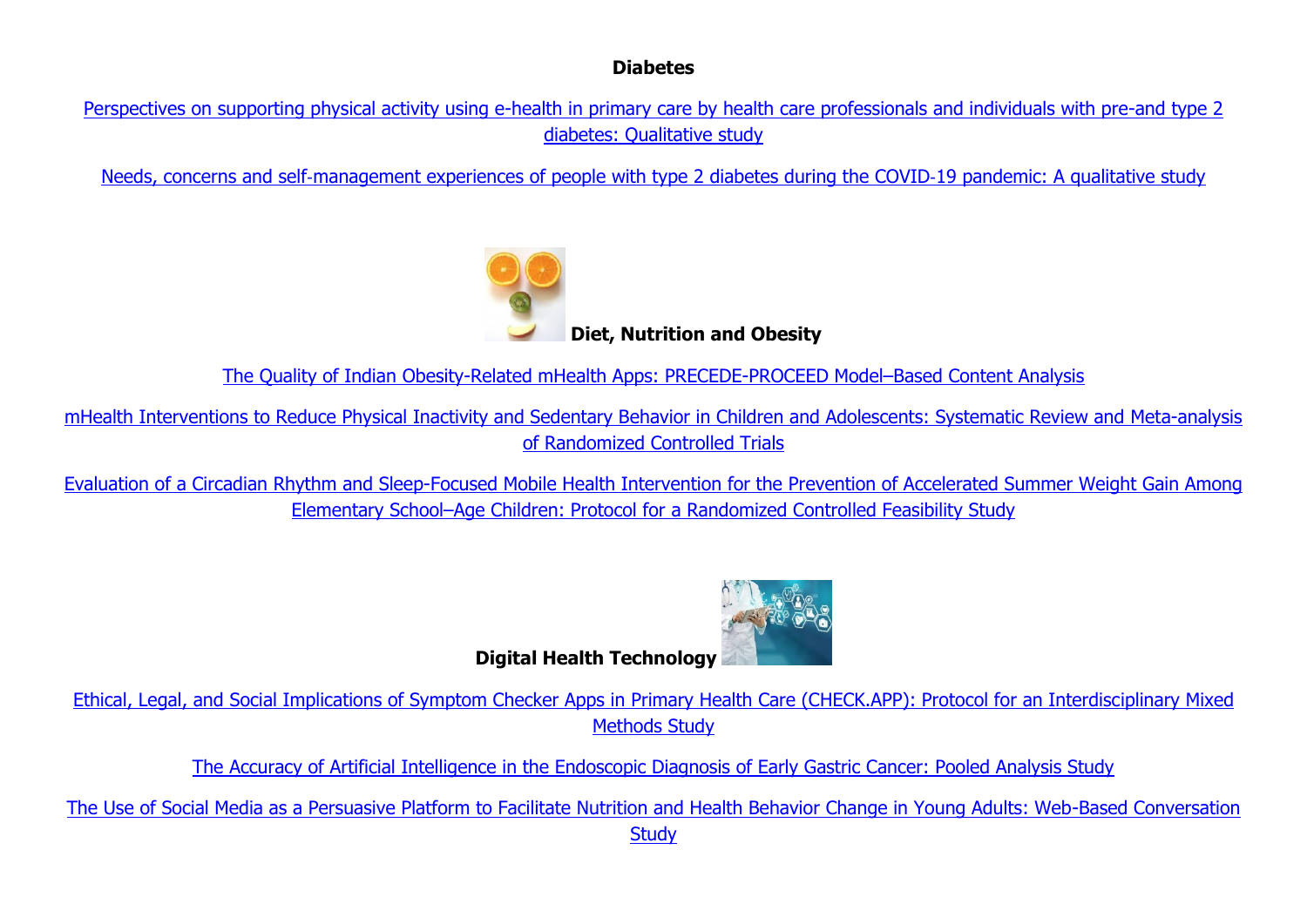

 **End of Life Care**

[Enhancing the Quality of Palliative and](https://palliativecarenwpctl.wordpress.com/2022/05/16/enhancing-the-quality-of-palliative-and-end-of-life-care-services-2022/?utm_source=feedburner&utm_medium=email) End of Life Care Services 2022

[Evaluating quality of care at the end of life and setting best practice performance standards: a population-based observational study using linked](https://palliativecarenwpctl.wordpress.com/2022/05/16/evaluating-quality-of-care-at-the-end-of-life-and-setting-best-practice-performance-standards-a-population-based-observational-study-using-linked-routinely-collected-administrative-databases/?utm_source=feedburner&utm_medium=email)  routinely [collected administrative databases](https://palliativecarenwpctl.wordpress.com/2022/05/16/evaluating-quality-of-care-at-the-end-of-life-and-setting-best-practice-performance-standards-a-population-based-observational-study-using-linked-routinely-collected-administrative-databases/?utm_source=feedburner&utm_medium=email)



**Immunisation and Infection** 

[Safety and immunogenicity of a trivalent virus-like particle vaccine against western, eastern, and Venezuelan equine encephalitis viruses: a](https://click.notification.elsevier.com/CL0/https:%2F%2Fwww.thelancet.com%2Fjournals%2Flaninf%2Farticle%2FPIIS1473-3099(22)00052-4%2Ffulltext%3Fdgcid=raven_jbs_aip_email/1/01000180d0dcdd84-e54d1796-84ee-449d-b12a-ab593985ef91-000000/DslTg6OC-E3QUGT2hJeiEI9jeLjphKHRNtWo-I7iJ2M=249)  [phase 1, open-label, dose-escalation, randomised clinical trial](https://click.notification.elsevier.com/CL0/https:%2F%2Fwww.thelancet.com%2Fjournals%2Flaninf%2Farticle%2FPIIS1473-3099(22)00052-4%2Ffulltext%3Fdgcid=raven_jbs_aip_email/1/01000180d0dcdd84-e54d1796-84ee-449d-b12a-ab593985ef91-000000/DslTg6OC-E3QUGT2hJeiEI9jeLjphKHRNtWo-I7iJ2M=249)

[Clinical sequelae among individuals with pauci-symptomatic or asymptomatic Ebola virus infection and unrecognised Ebola virus disease in](https://click.notification.elsevier.com/CL0/https:%2F%2Fwww.thelancet.com%2Fjournals%2Flaninf%2Farticle%2FPIIS1473-3099(22)00127-X%2Ffulltext%3Fdgcid=raven_jbs_aip_email/1/01000180d0dcdd84-e54d1796-84ee-449d-b12a-ab593985ef91-000000/9Kt-KIG15YJq1g_AHtjyDWFfkCo0eVwW8LOMZ_whIwU=249)  [Liberia: a longitudinal cohort study](https://click.notification.elsevier.com/CL0/https:%2F%2Fwww.thelancet.com%2Fjournals%2Flaninf%2Farticle%2FPIIS1473-3099(22)00127-X%2Ffulltext%3Fdgcid=raven_jbs_aip_email/1/01000180d0dcdd84-e54d1796-84ee-449d-b12a-ab593985ef91-000000/9Kt-KIG15YJq1g_AHtjyDWFfkCo0eVwW8LOMZ_whIwU=249)

[Explaining the unexplained hepatitis in children](https://click.notification.elsevier.com/CL0/https:%2F%2Fwww.thelancet.com%2Fjournals%2Flaninf%2Farticle%2FPIIS1473-3099(22)00296-1%2Ffulltext%3Fdgcid=raven_jbs_aip_email/1/01000180d0dcdd84-e54d1796-84ee-449d-b12a-ab593985ef91-000000/EiXZNO6iwiOfPPoKXhZn6c0PY77La72PZCdnnU-aqTQ=249)

[Monitoring User Opinions and Side Effects on COVID-19 Vaccines in the Twittersphere: Infodemiology Study of Tweets](https://jmir.us6.list-manage.com/track/click?u=fc0ad3d4d3108cf6a761892f9&id=bb6be22dc5&e=5b74dbe4f0)

**Inequality** 

[Putting patients first: championing good practice in combatting digital health inequalities](https://kingsfundmail.org.uk/21A8-7UY92-JQQP8A-4SSM1J-1/c.aspx)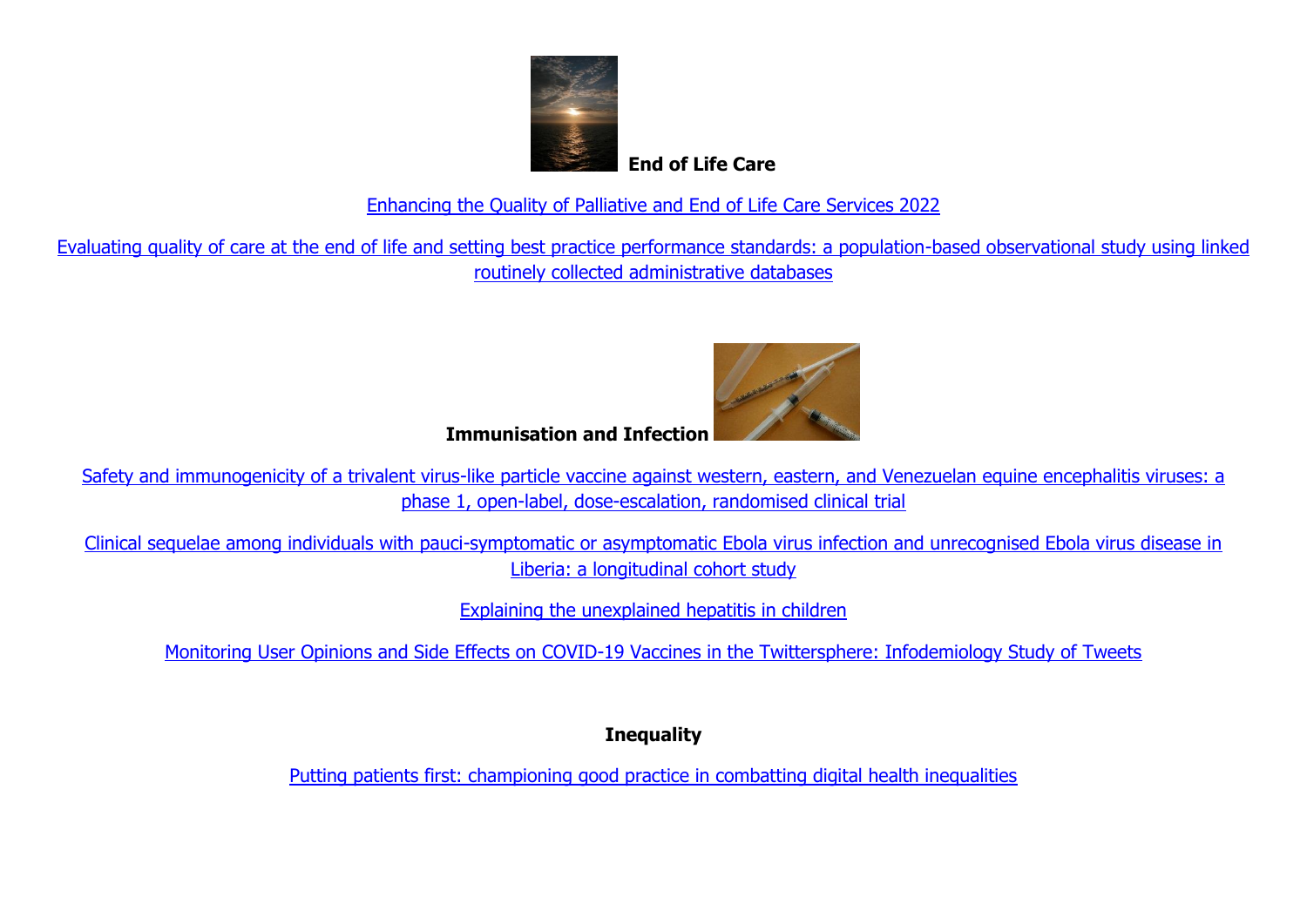

[The Effects of Internet Exposure on Sexual Risk Behavior Among Sexually Experienced Male College Students in China: Cross-sectional Study](https://jmir.us6.list-manage.com/track/click?u=fc0ad3d4d3108cf6a761892f9&id=6ac0772e2c&e=5b74dbe4f0)

[Factors Affecting Human Papillomavirus Vaccination in Men: Systematic Review](https://jmir.us6.list-manage.com/track/click?u=fc0ad3d4d3108cf6a761892f9&id=45f3477af7&e=5b74dbe4f0)

[Evaluation of a Mobile Health App Offering Fertility Information to Male Patients With Cancer: Usability Study](https://jmir.us6.list-manage.com/track/click?u=fc0ad3d4d3108cf6a761892f9&id=940fb179b6&e=5b74dbe4f0)



[Exploring the Risk of Suicide in Real Time on Spanish Twitter: Observational Study](https://jmir.us6.list-manage.com/track/click?u=fc0ad3d4d3108cf6a761892f9&id=db12508859&e=5b74dbe4f0)

[Mental Health Awareness Week 2022: loneliness](https://commonslibrary.parliament.uk/mental-health-awareness-week-2022-loneliness/?utm_source=The%20King%27s%20Fund%20newsletters%20%28main%20account%29&utm_medium=email&utm_campaign=13177902_NEWSK_HWB-2022-05-16&dm_i=21A8,7UG4U,JQQP8A,W2KXG,1)

Online Video Teletherapy [Treatment of Obsessive-Compulsive Disorder Using Exposure and Response Prevention: Clinical Outcomes From a](https://jmir.us6.list-manage.com/track/click?u=fc0ad3d4d3108cf6a761892f9&id=7ed8792007&e=5b74dbe4f0)  [Retrospective Longitudinal Observational Study](https://jmir.us6.list-manage.com/track/click?u=fc0ad3d4d3108cf6a761892f9&id=7ed8792007&e=5b74dbe4f0)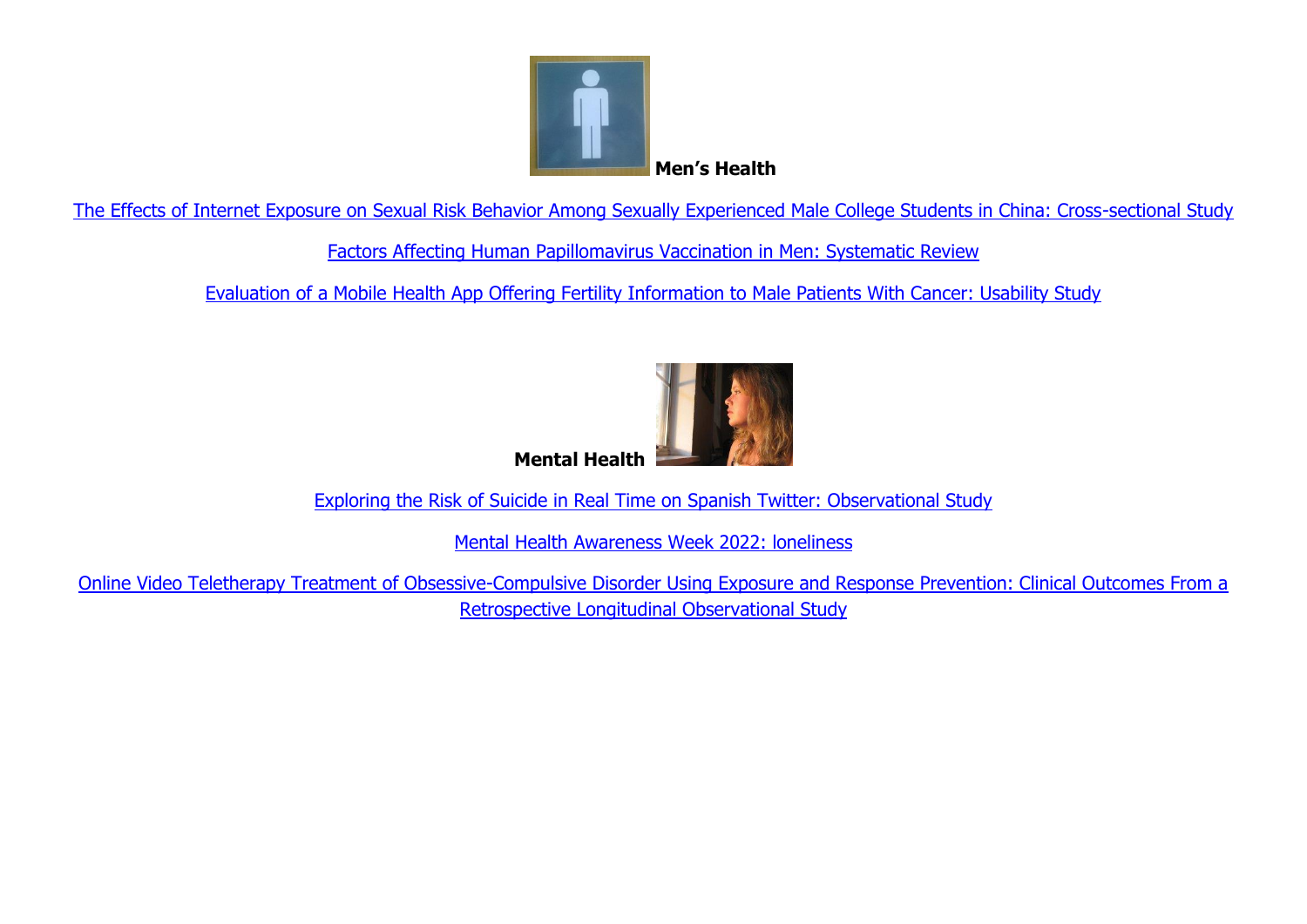

[Cell-based and stem-cell-based treatments for spinal cord injury: evidence from clinical trials](https://click.notification.elsevier.com/CL0/https:%2F%2Fwww.thelancet.com%2Fjournals%2Flaneur%2Farticle%2FPIIS1474-4422(21)00464-6%2Ffulltext%3Fdgcid=raven_jbs_aip_email/1/01000180db2f1bf2-fd269f08-8e3a-4618-9c4b-66f474b77656-000000/-as-se7yHmzy5M0e2KAzJlMCeNuE37SosCEoVi18MA0=249)

[An expanded access program of risdiplam for patients with Type 1 or 2 spinal muscular atrophy](https://onlinelibrary.wiley.com/doi/abs/10.1002/acn3.51560)

# **Obstetrics**

[Metabolomic analysis of endometrial cancer by high-resolution magic angle spinning NMR spectroscopy](https://link.springer.com/article/10.1007/s00404-022-06587-0)

[Effect of long-duration oxygen vs room air during labor on umbilical cord venous partial pressure of oxygen: a randomized controlled trial](https://www.sciencedirect.com/science/article/pii/S0002937822003738)



**Oncology** 

[Considering ptosis' biopsychosocial impact](https://click.email.ophthalmologytimes.com/?qs=ad398a471283f30d199347c115d260c11fa35d08a57422a9007026e0c2c94cbc2ec0dcabadd8bac1412f1e61b5cf590529a63f679dff347e81432a0bb3e71213)

[Digital patient engagement tackles the labor crisis, improves the patient experience](https://click.email.ophthalmologytimes.com/?qs=ad398a471283f30d423c65c830d164b5783f0e497ccfed7c6dbe5fa6a08d05785549c4861de768c10e55103e025902105200b7f72d8a8b36ffab03d8be7bb032)

[Effect of awake craniotomy in glioblastoma in eloquent areas \(GLIOMAP\): a propensity score-matched analysis of an international, multicentre,](https://click.notification.elsevier.com/CL0/https:%2F%2Fwww.thelancet.com%2Fjournals%2Flanonc%2Farticle%2FPIIS1470-2045(22)00213-3%2Ffulltext%3Fdgcid=raven_jbs_aip_email/1/01000180cbb4fe53-ed6f1aa5-15fb-4def-b4b1-4aef8ba63f8b-000000/1y5hOhimnBxcHzJb_qtWBao3TUCTZukJVsxBVKyuUXs=249)  [cohort study](https://click.notification.elsevier.com/CL0/https:%2F%2Fwww.thelancet.com%2Fjournals%2Flanonc%2Farticle%2FPIIS1470-2045(22)00213-3%2Ffulltext%3Fdgcid=raven_jbs_aip_email/1/01000180cbb4fe53-ed6f1aa5-15fb-4def-b4b1-4aef8ba63f8b-000000/1y5hOhimnBxcHzJb_qtWBao3TUCTZukJVsxBVKyuUXs=249)

Making National Cancer Institute–[Designated Comprehensive Cancer Center Knowledge Accessible to Community Oncologists via an Online](https://jmir.us6.list-manage.com/track/click?u=fc0ad3d4d3108cf6a761892f9&id=7683dce05c&e=5b74dbe4f0)  [Tumor Board: Longitudinal Observational Study](https://jmir.us6.list-manage.com/track/click?u=fc0ad3d4d3108cf6a761892f9&id=7683dce05c&e=5b74dbe4f0)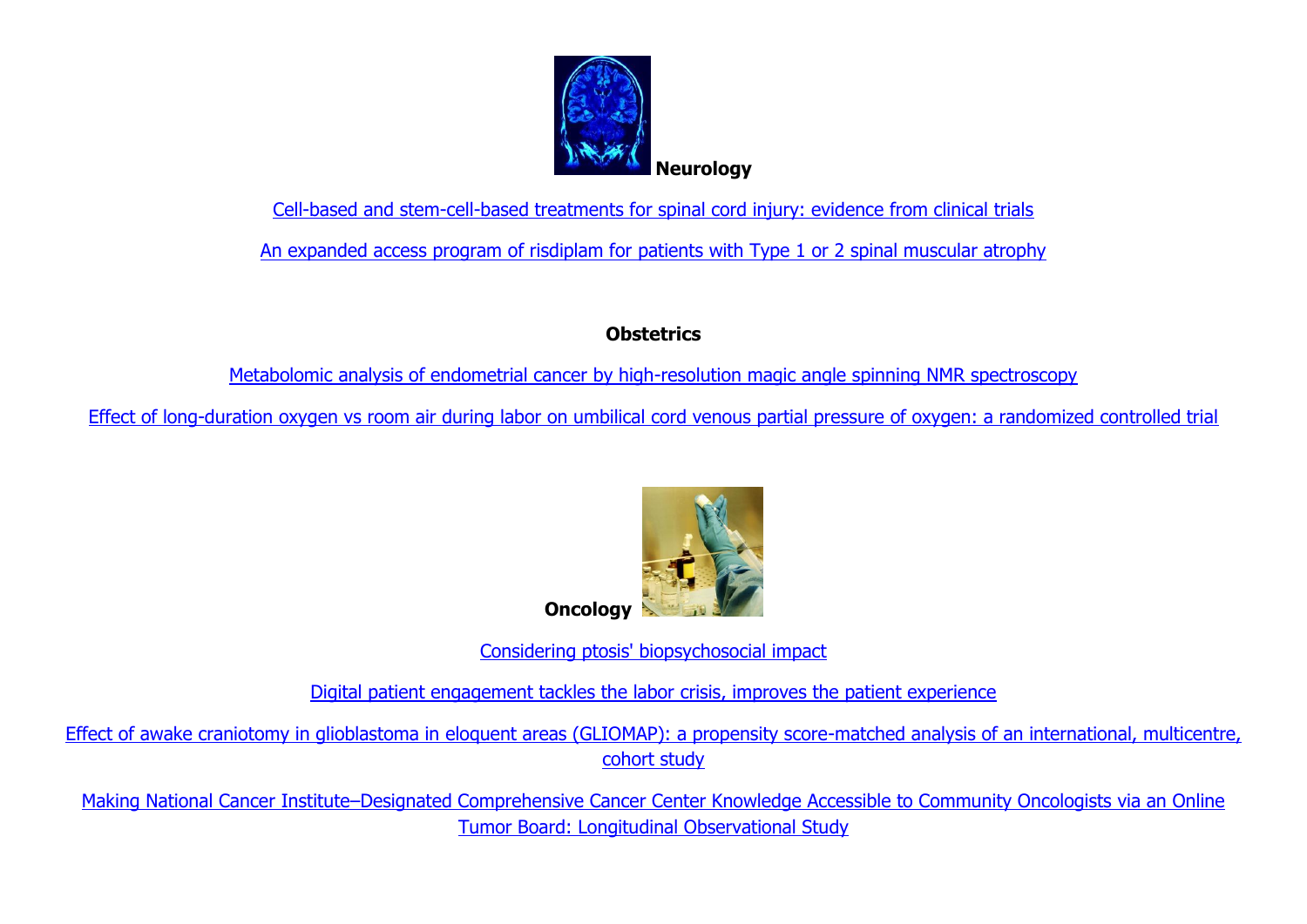### **Ophthalmology**

[Use of CO-02 to stimulate the trigeminal nerve is](https://click.email.ophthalmologytimes.com/?qs=8d80a98cd5ea09d20e2902c71fba985ba901363f33bfa8077cbdd02509ce1d08ac597052d8fe718fcba04ce0b4a968a4ee08942e1fd67c5e4119aa6938f736d5) a reasonable mechanism to help treat dry eyes

[Eyes with ocular involvement from SJS/TEN mandate acute and chronic care](https://click.email.ophthalmologytimes.com/?qs=8d80a98cd5ea09d29c1a1363d952a99ad04df5c3a64e5bc1a03a4ea578a76f9cd80146db5d862a13c3070568edc65fd02623c564246efd5bf7a1298e37c03c0a)

# **Orthopaedics**

[Fever and Systemic Inflammatory Response Syndrome After Wide Resection of Pediatric Bone Sarcomas](https://journals.lww.com/pedorthopaedics/Fulltext/9900/Fever_and_Systemic_Inflammatory_Response_Syndrome.30.aspx)

[Antibiotic prophylaxis in orthopedic surgery; has the time to reconsider the current practice arrived?](https://www.sciencedirect.com/science/article/pii/S0972978X22001040)



[Changes in Parental Attitudes Toward COVID-19 Vaccination and Routine Childhood Vaccination During the COVID-19 Pandemic: Repeated](https://jmir.us6.list-manage.com/track/click?u=fc0ad3d4d3108cf6a761892f9&id=bfe4f28bdf&e=5b74dbe4f0) [Cross-sectional Survey Study](https://jmir.us6.list-manage.com/track/click?u=fc0ad3d4d3108cf6a761892f9&id=bfe4f28bdf&e=5b74dbe4f0)

[The relationship between parents' cognitions, bedtime behaviours and sleep](http://el.wiley.com/ls/click?upn=3P-2FFNDAGSso-2BACQqCJSxZQYXuyDFuSyQWVXTOVuATZfE2ZYhBvN14MKB0KVXOLGO8obGng7vSyli3t-2BN6pmypiBmOADQL0BISflWUwt9kgAz-2BTsh-2B5anMldnEg5mH40-2FSXiX7tx8B9AqHwi5idtBkYc-2BunS8pKJA2T0PtvwSLKz-2FhOQqb-2BiX-2FzKSOT6ChWq4rLEVicOZJtwai2SodSKwwx-2BHRrcK8-2Fj8ttRkEDfkreeBO2lrAOqVZIZ7JS3LDjq0zazoo6ABGirgAWIS2bQ8kU81g5m4iRuzqrasfBm5StXoeQfK-2B3oH9vDyn2T4vpMV7v83oQD5c8oAl5ITKH0svA9sEpZxj6L4uBN4IVkHplij3YPsmvT0zhWKylXh4yk4y5U-2FPUyHbVwDb8VY7Wt0BTsAyIS80k3fp7bvEHK0fyE-3DoS0p_bbTnpkV8nill7Mf6KSTMf66VF9M7aRtCqK6A5QPYoRhUn4KiTc8exobehJOmIG4aj58wEMNy5qUeAhIAqT7uJn9exW7ILV1-2FVrGDlKYWnbT6yrpaz2UOXQ4wK4Nj15i28LH3KdsYwufc-2FzZmfUio6DV4fBrFEmTH4ZboG6s-2Bij4idrKmIyAbtmkjFWXDSmeH1ACJ9aYqbyYT8ZEksFNJhVtpM-2F1D6gFxaACe4WvVkD3PHnX8CcmpKBHKBq6PaJN51LIMT-2BEzlSW4RKGxpAo7VI7rXZuhXry19WLb1KZtyro-3D)‐related practices with their child's sleep

# **Pain Medicine**

[Hitting the Gas on MOTION](https://academic.oup.com/painmedicine/advance-article-abstract/doi/10.1093/pm/pnac060/6585880)

[A Collection of Stories about the Opioid Crisis, Climate Change, and the People Working to Fix them](https://jscholarship.library.jhu.edu/handle/1774.2/66921)

[Trends in discontinuation of buprenorphine following elective orthopedic surgery: a national database analysis](https://rapm.bmj.com/content/early/2022/05/10/rapm-2022-103592.abstract)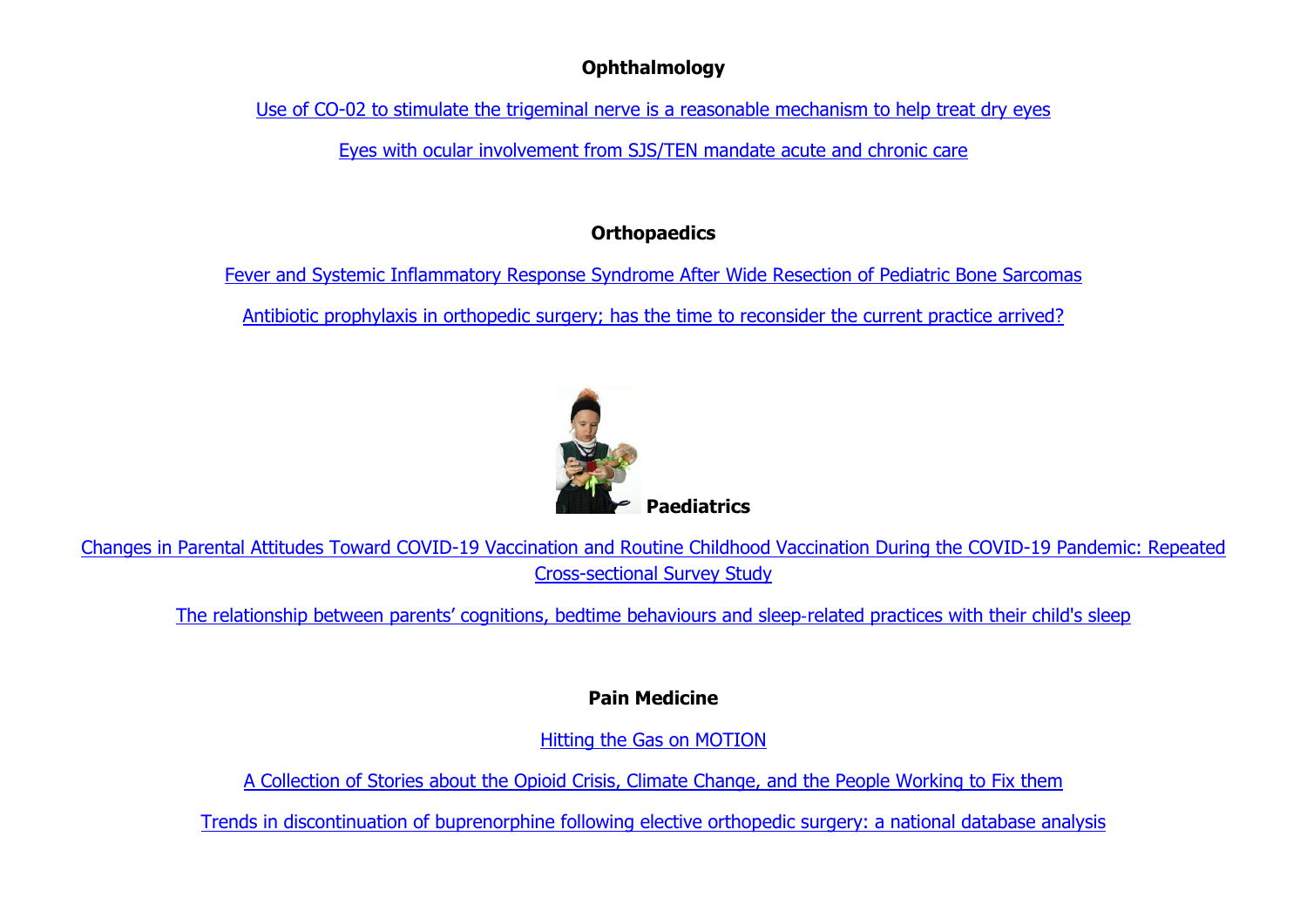

[New product: Kapruvia \(difelikefalin\) 50 micrograms/mL solution for injection](https://nice.us8.list-manage.com/track/click?u=7864f766b10b8edd18f19aa56&id=e1b9c5ab32&e=8bd6fdb7df) 

[Human Papillomavirus Vaccine Impact and Effectiveness Through 12 Years After Vaccine Introduction in the United States, 2003 to 2018](https://nice.us8.list-manage.com/track/click?u=7864f766b10b8edd18f19aa56&id=e82c3803e3&e=8bd6fdb7df) 

**Primary Care**

[Dental anxiety treatment by a dentist in](https://onlinelibrary.wiley.com/doi/abs/10.1111/eos.12872) primary care: A 1-year follow-up study

[The Development and Implementation of a Postgraduate Pediatric](https://www.sciencedirect.com/science/article/pii/S0891524522000876) Primary Care Advanced Practice Nursing Fellowship



**Seniors and Aging** 

Dramatherapy with Elders and People [with Dementia: Enabling Developmental Wellbeing](https://www.taylorfrancis.com/books/mono/10.4324/9781003186328/dramatherapy-elders-people-dementia-joanna-jaaniste)

[Factors affecting sexuality of elderly](https://apcz.umk.pl/JEHS/article/view/38328) people and sexual dysfunctions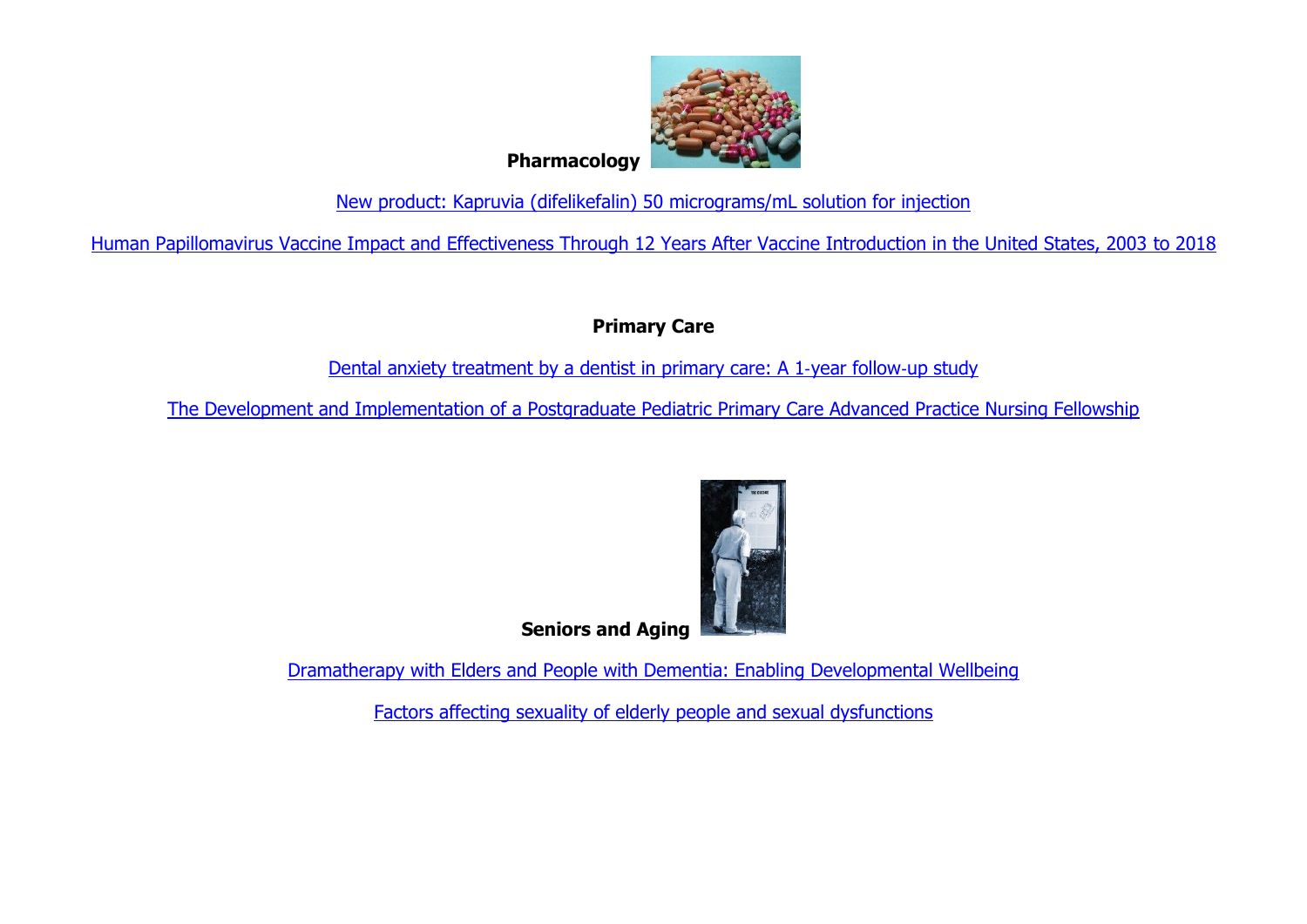

[Unified European support framework to sustain the HIV cascade of care for people living with HIV including in displaced populations of war](https://click.notification.elsevier.com/CL0/https:%2F%2Fwww.thelancet.com%2Fjournals%2Flanhiv%2Farticle%2FPIIS2352-3018(22)00125-4%2Ffulltext%3Fdgcid=raven_jbs_aip_email/1/01000180db2924b6-26a74126-2929-4063-9e1c-1cb7cc978ffc-000000/C8XyNCYV3pFdWXFo1iqRZHamdjHpyOYl52XKFE3OPS0=249)[struck Ukraine](https://click.notification.elsevier.com/CL0/https:%2F%2Fwww.thelancet.com%2Fjournals%2Flanhiv%2Farticle%2FPIIS2352-3018(22)00125-4%2Ffulltext%3Fdgcid=raven_jbs_aip_email/1/01000180db2924b6-26a74126-2929-4063-9e1c-1cb7cc978ffc-000000/C8XyNCYV3pFdWXFo1iqRZHamdjHpyOYl52XKFE3OPS0=249)

[Optimizing an mHealth Intervention to Improve Uptake and Adherence to HIV Pre-exposure Prophylaxis in Young Transgender Women: Protocol](https://jmir.us6.list-manage.com/track/click?u=fc0ad3d4d3108cf6a761892f9&id=31e36f7999&e=5b74dbe4f0)  [for a Multi-Phase Trial](https://jmir.us6.list-manage.com/track/click?u=fc0ad3d4d3108cf6a761892f9&id=31e36f7999&e=5b74dbe4f0)

# **Sleep Medicine**

[Infant feeding type and maternal sleep during the postpartum period: a systematic review and meta](http://el.wiley.com/ls/click?upn=3P-2FFNDAGSso-2BACQqCJSxZQYXuyDFuSyQWVXTOVuATZfE2ZYhBvN14MKB0KVXOLGO8obGng7vSyli3t-2BN6pmypiBmOADQL0BISflWUwt9kgAz-2BTsh-2B5anMldnEg5mH40-2FSXiX7tx8B9AqHwi5idtBkZ2kDQcmBGfuUHyPervZqOQMVhq78MyWcoBvGh9BlLmOXSyvvQb3NwFRPoNkvfpiOeXqEKoewFVj9xKmCGRFlajLmE1o2emMH80sD9M-2BayKKpyHYk1KnweOPE3rvugAhSajdCK9iHLKUuHYkwfhLdSHX7fuRo0ZjoGAho00AU8Wv4KCSEyprFYNHt50Lt3bzi5nMhk0BvV-2BM-2B-2FRUO0vDEnGzAh9m1mR4l6DrPUCRshum6yfB4qFq9nrZLoM6-2BTmcZOWjnFLj9ANqJIBAxFs7lSY-3DonIX_bbTnpkV8nill7Mf6KSTMf66VF9M7aRtCqK6A5QPYoRhUn4KiTc8exobehJOmIG4aV4PLheUDdAWT-2B2-2F95MeU6-2FilrESLJvHcmTnvUceq9vtpw8XNjCTPJ3IDGsDDWbq3SveK7LeLJIcQNhqIgQhfxGOdrM01Y5WKDDK85X0TuVAGKCG0ZY-2Fk7ObhRH5m5aMhz0qU9rD0Q60ix1ED1CkwYT6r-2FUZYOko9Cw4wuhTzpia3Gs4EF3-2FVtGziNc4JHZ7C8xcKq2c-2Bg2UjhrZf4fy1pgOCe9Ay5PNSWTxwwG5Aft0-3D)‐analysis

Adenosine, caffeine, and sleep–[wake regulation: state of the science and perspectives](http://el.wiley.com/ls/click?upn=3P-2FFNDAGSso-2BACQqCJSxZQYXuyDFuSyQWVXTOVuATZfE2ZYhBvN14MKB0KVXOLGO8obGng7vSyli3t-2BN6pmypiBmOADQL0BISflWUwt9kgAz-2BTsh-2B5anMldnEg5mH40-2FSXiX7tx8B9AqHwi5idtBkQCpOjdHlsSlJC4LMn8Sq2hAmwKQS1bdy9CvEkOi3ZBvHOON1lHv54SmuPZHBnv7cluNOOyeih6FQ8uWOVwcveNjNeM2X66dTdvoBPLLjB9sIeAU7-2FzwrhnrUzPeB4p9DcLYBAGF7Z77a3fDljqRrXxIbemATFXI46tWqIdgQ7BZubxSGdgFPfL-2BFrxO7-2BTJsAZ4aejNUfyAPgsUsE1CSMcdiJQ1qRW3t2htsnSWTmRLf4RRlZvwU1jtvRk3IkykgjDhGkSKEbLS9BLYQfqahks-3DCc73_bbTnpkV8nill7Mf6KSTMf66VF9M7aRtCqK6A5QPYoRhUn4KiTc8exobehJOmIG4at7Yz9BPb-2FWLsAufpkxfoYu4hOEi3JOEiJGqpGU0-2BWwvUXn2gdZKpgSieeE5dVZi5eRLO1AJjR3UJKtbPhaS3erEGCAXiTkpehhbUwKReaH3-2F-2BjP9jGkf-2BlzaBsxwrEALUCJbzG-2FthV0tVRMafZLuciZka-2BsM7dy9YXT17fWdECVPV7hIZBB1mG4ZIk6-2B-2FkNryI2fA42SvayxG4X9uqMZBgMuK1UGhHpIPE2nOgQvig8-3D)



**Sports Medicine/Fitness**

[Effect of a neck collar on brain turgor: a potential role in preventing concussions?](http://emails.bmj.com/c/1sAKXBkEebFAI6Rq2CNWHvVX76)

[Its not all about sprinting: mechanisms of acute hamstring strain injuries in professional male rugby union](http://emails.bmj.com/c/1sAL0qRNr9QQGFYcsDVe7qWZ5m)—a systematic visual video analysis

[Incidence of acute respiratory illnesses in athletes: a systematic review and meta-](http://emails.bmj.com/c/1sAL3goWE826Ff4YSF2vxlY13C)analysis by a subgroup of the IOC consensus on 'acute [respiratory illness in the athlete'](http://emails.bmj.com/c/1sAL3goWE826Ff4YSF2vxlY13C)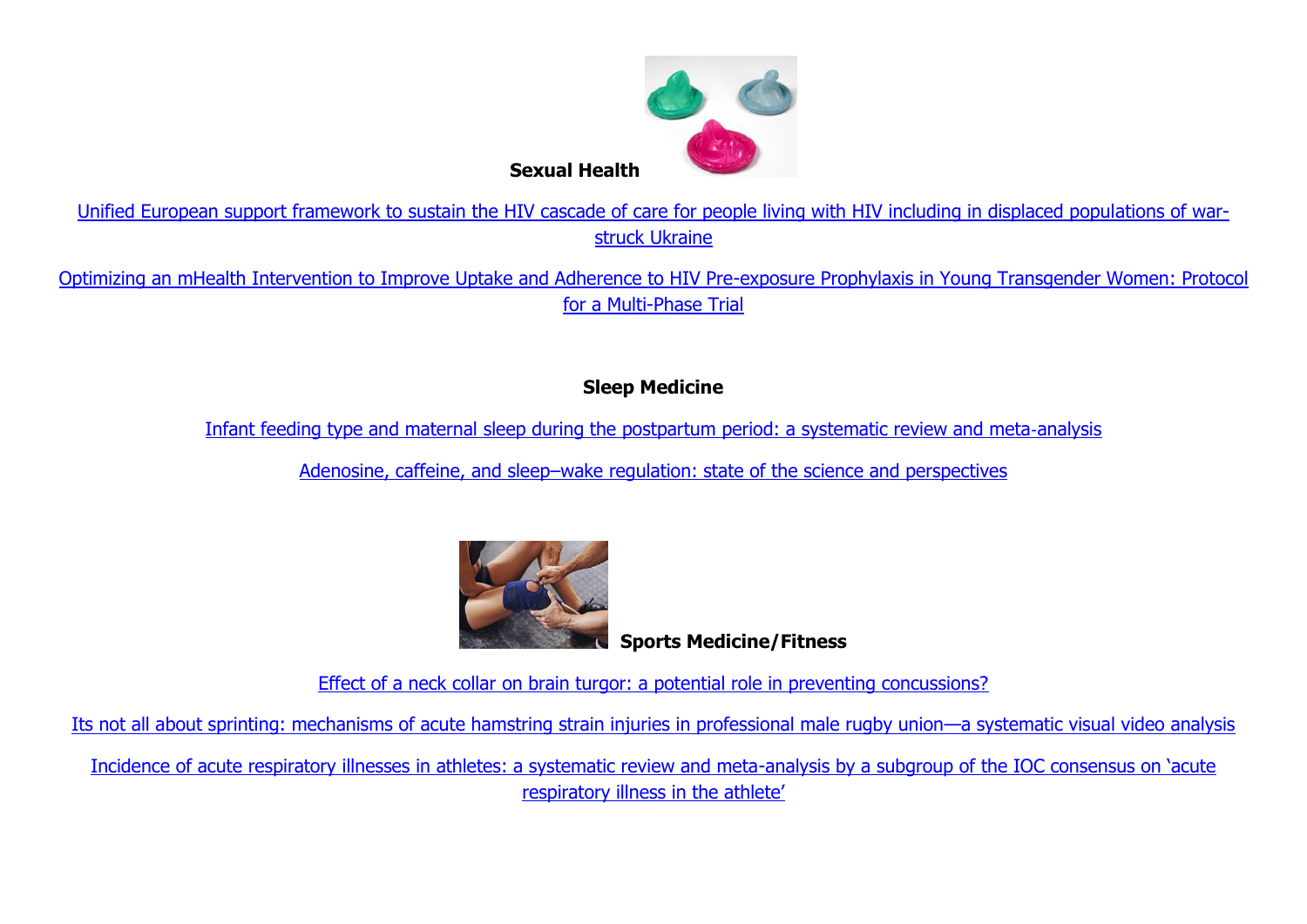### **Surgery**

[Effect of the Nutraceutical Micodigest 2.0 on the Complication Rate of Colorectal Cancer Surgery With](https://jmir.us6.list-manage.com/track/click?u=fc0ad3d4d3108cf6a761892f9&id=7e3ca2bdf2&e=5b74dbe4f0) Curative Intent: Protocol for a Placebo-[Controlled Double-blind Randomized Clinical Trial](https://jmir.us6.list-manage.com/track/click?u=fc0ad3d4d3108cf6a761892f9&id=7e3ca2bdf2&e=5b74dbe4f0)

[Perioperative Brain Health in the Older Adult: A Patient Safety Imperative](https://journals.lww.com/anesthesia-analgesia/Fulltext/9900/Perioperative_Brain_Health_in_the_Older_Adult__A.374.aspx)



**Vaping/Smoking** 

Prevalence of use and real‐[world effectiveness of smoking cessation aids during the COVID](http://el.wiley.com/ls/click?upn=3P-2FFNDAGSso-2BACQqCJSxZQYXuyDFuSyQWVXTOVuATZfE2ZYhBvN14MKB0KVXOLGO8obGng7vSyli3t-2BN6pmypiBmOADQL0BISflWUwt9kgAz-2BTsh-2B5anMldnEg5mH40-2FSXiX7tx8B9AqHwi5idtBkUDDEoX97Hw2IbS00FvJgmMbd1airWSH0LDQP67zb8aN33vwvp1twwtNi-2FQJI5V-2BuyY0nVFolRbTA8yQpUkMKGdgz5EVMxLSMaodhJTQXwjie8-2F0FulHAdsfqNG-2FeARuxoeRY5xKT9KQ5iM3nIWSUIC1ozvH5IjChiiMk25tntPHMebrR-2F38ddw-2BuKFcFTmCRIDyg2Ygjf-2FaHjtb4onf6RxwO6ss3rTk66SfvU2AHEhgBDEmKMxJhk7PLZx1v-2FWu6lb7yoOeI52aqU-2FcefRaR6o-3DQKcp_bbTnpkV8nill7Mf6KSTMf66VF9M7aRtCqK6A5QPYoRhUn4KiTc8exobehJOmIG4acKvLa114KGW1CTmjZGCerxy7XeedhkuiFLPT26kPjmBZ7wFSEU04nfQjkQ7jq2MeB60TQAJIvbI2I2aLsOSBQyv7Hmlk17ebRWLOSeT8kkUqaerjxHTyPsWREPeiHtnCYxuiAy57rn4yMiVrIDcr3BrCPHx9uopYszl0LKrg5s3H81b9ng07sxJYZT8-2Bdr6gFJu1d5370ofG4XID8BFFpMHDo7t0DBHRPhYm6Swb-2FUmlj07NspeT7SsZFwc1gEyA)‐19 pandemic: a representative study of smokers in **[England](http://el.wiley.com/ls/click?upn=3P-2FFNDAGSso-2BACQqCJSxZQYXuyDFuSyQWVXTOVuATZfE2ZYhBvN14MKB0KVXOLGO8obGng7vSyli3t-2BN6pmypiBmOADQL0BISflWUwt9kgAz-2BTsh-2B5anMldnEg5mH40-2FSXiX7tx8B9AqHwi5idtBkUDDEoX97Hw2IbS00FvJgmMbd1airWSH0LDQP67zb8aN33vwvp1twwtNi-2FQJI5V-2BuyY0nVFolRbTA8yQpUkMKGdgz5EVMxLSMaodhJTQXwjie8-2F0FulHAdsfqNG-2FeARuxoeRY5xKT9KQ5iM3nIWSUIC1ozvH5IjChiiMk25tntPHMebrR-2F38ddw-2BuKFcFTmCRIDyg2Ygjf-2FaHjtb4onf6RxwO6ss3rTk66SfvU2AHEhgBDEmKMxJhk7PLZx1v-2FWu6lb7yoOeI52aqU-2FcefRaR6o-3DQKcp_bbTnpkV8nill7Mf6KSTMf66VF9M7aRtCqK6A5QPYoRhUn4KiTc8exobehJOmIG4acKvLa114KGW1CTmjZGCerxy7XeedhkuiFLPT26kPjmBZ7wFSEU04nfQjkQ7jq2MeB60TQAJIvbI2I2aLsOSBQyv7Hmlk17ebRWLOSeT8kkUqaerjxHTyPsWREPeiHtnCYxuiAy57rn4yMiVrIDcr3BrCPHx9uopYszl0LKrg5s3H81b9ng07sxJYZT8-2Bdr6gFJu1d5370ofG4XID8BFFpMHDo7t0DBHRPhYm6Swb-2FUmlj07NspeT7SsZFwc1gEyA)** 

[Identifying prospective subpopulations of combustible and electronic cigarette dual users in the United States via finite mixture modeling](http://el.wiley.com/ls/click?upn=3P-2FFNDAGSso-2BACQqCJSxZQYXuyDFuSyQWVXTOVuATZfE2ZYhBvN14MKB0KVXOLGO8obGng7vSyli3t-2BN6pmypiBmOADQL0BISflWUwt9kgAz-2BTsh-2B5anMldnEg5mH40-2FSXiX7tx8B9AqHwi5idtBkUDDEoX97Hw2IbS00FvJgmMbd1airWSH0LDQP67zb8aN33vwvp1twwtNi-2FQJI5V-2BuyY0nVFolRbTA8yQpUkMKGdgz5EVMxLSMaodhJTQXwjie8-2F0FulHAdsfqNG-2FeARuxoeRY5xKT9KQ5iM3nIWSUIC1ozvH5IjChiiMk25tntPHO8ZWqk6lCzDJuSRPtNQ9eisZ4Rt4dF7V-2F5cDzxuNmgowfw0kJbD-2B4HkNWyVndrplJyqVrwqbuNSR1x9GWT14UKqc73FEd1MgJbXRJNlkxGs-3DOACh_bbTnpkV8nill7Mf6KSTMf66VF9M7aRtCqK6A5QPYoRhUn4KiTc8exobehJOmIG4acKvLa114KGW1CTmjZGCerxy7XeedhkuiFLPT26kPjmCys4mqO85ctz0KB0FNkhmUZdh-2By0fSZlLWZZQ-2FaGZtzLXpEcgUERjWmY0sJeZ0NYUmusNLVoRM3GuN2L84uOW05BlgN-2B3ouQECl7w6kmpRvqaCI9RjqvF4pDK5S8fCgI6ktOi08A-2F7m4ANLCG-2FyhhR6As5Eyan5Mdkx2tKP1HQ-2BjjOh-2BHvscF2Yg4dsVveKZYWIAbl9NBUFaPbo40FSM9-2F)

[Smoking and social housing: supporting](https://kingsfundmail.org.uk/21A8-7UY92-JQQP8A-4SPTNF-1/c.aspx) residents, addressing inequalities



 **Women's Health**

[The impact of dementia on women: how women are disproportionately affected across their lives and what needs to change.](https://kingsfundmail.org.uk/21A8-7UY92-JQQP8A-4SSCS5-1/c.aspx)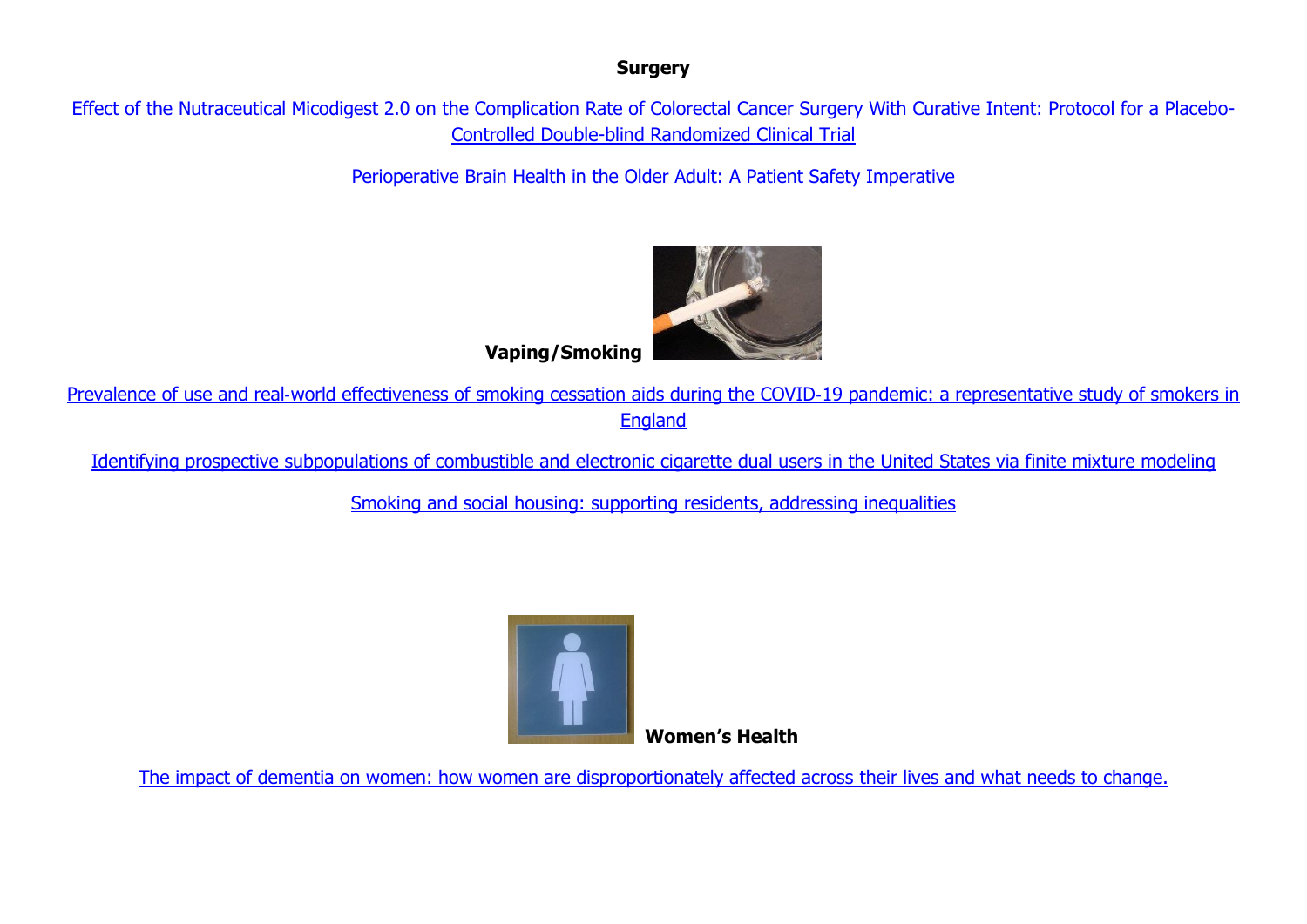#### **World Health Organisation**

[WHO validates 11th vaccine for COVID-19](https://www.who.int/news/item/19-05-2022-who-validates-11th-vaccine-for-covid-19)

[WHO issues Information Note on ensuring continuity of essential TB services for people with or at risk of the disease in Ukraine and refugee](https://www.who.int/news/item/19-05-2022-who-issues-information-note-on-ensuring-continuity-of-essential-tb-services-for-people-with-or-at-risk-of-the-disease-in-ukraine-and-refugee-hosting-countries)[hosting countries](https://www.who.int/news/item/19-05-2022-who-issues-information-note-on-ensuring-continuity-of-essential-tb-services-for-people-with-or-at-risk-of-the-disease-in-ukraine-and-refugee-hosting-countries)

[Cansino Ad5-nCoV-S vaccine recommendations for use](https://www.who.int/news/item/19-05-2022-cansino-ad5-ncov-s-vaccine-recommendations-for-use)

[Incentivizing collaboration towards the health-related Sustainable Development Goals](https://www.who.int/news/item/18-05-2022-incentivizing-collaborationt-towards-health-related-sustainable-development-goals)

[Interim statement on the use of additional booster doses of Emergency Use Listed mRNA vaccines against COVID-19](https://www.who.int/news/item/17-05-2022-interim-statement-on-the-use-of-additional-booster-doses-of-emergency-use-listed-mrna-vaccines-against-covid-19)

Seventy-[fifth World Health Assembly to focus on "Health for Peace, Peace](https://www.who.int/news/item/17-05-2022-seventy-fifth-world-health-assembly-to-focus-on--health-for-peace--peace-for-health--for-recovery-and-renewal) for Health" for recovery and renewal

[Statement for healthcare professionals: How COVID-19 vaccines are regulated for safety and effectiveness](https://www.who.int/news/item/17-05-2022-statement-for-healthcare-professionals-how-covid-19-vaccines-are-regulated-for-safety-and-effectiveness)

[WHO announces winners of the 3rd Health for All Film Festival](https://www.who.int/news/item/17-05-2022-who-announces-winners-of-the-3rd-health-for-all-film-festival)

## **Wound Management**

[Infection prevention and control champions](https://qni.org.uk/nursing-in-the-community/infection-prevention-and-control-champions/)

[Robotic surgery is safer and improves patient recovery time](https://www.sciencedaily.com/releases/2022/05/220515113215.htm?utm_source=feedburner&utm_medium=email)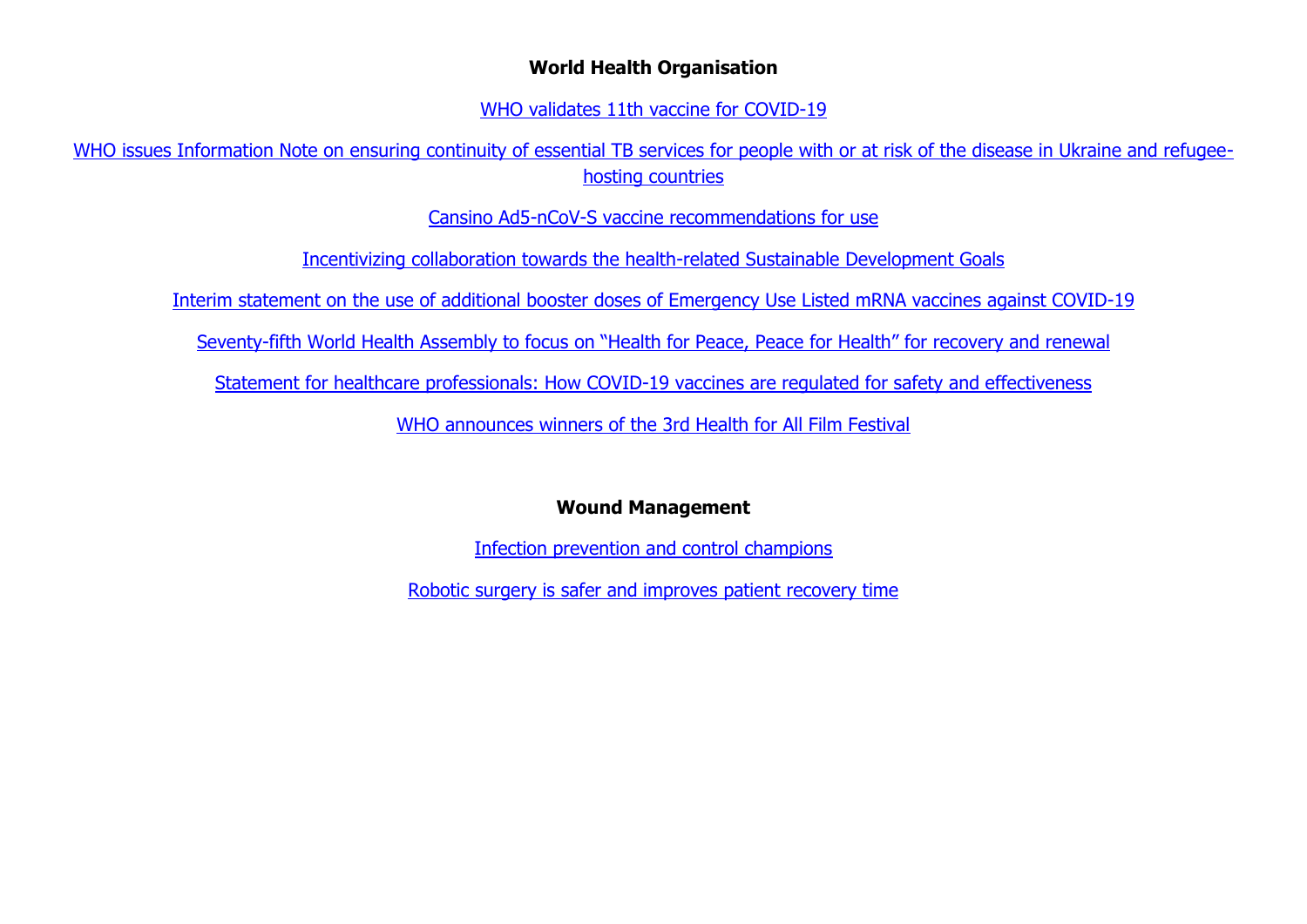#### **SOCIAL AND COMMUNITY CARE**

<span id="page-16-0"></span>['Passionate' social workers help council gain outstanding rating, despite workforc](http://email.communitycare.co.uk/c/1312IRUpb1f7BU99txNfZL3lSXNd)e challenges ['Serious procedural failings' led council to wrongly believe man posed risk to son, finds ombudsman](http://email.communitycare.co.uk/c/1317eANRVoXo0E66eVRNDhy7by5u) [Cafcass 'in serious jeopardy' regarding social work staffing due to pay constraints](http://email.communitycare.co.uk/c/1317eEWNH8bYuhuZpNWW2wJOWGxp) [TV investigation aims to highlight trauma faced by families from wrongful child protection action](http://email.communitycare.co.uk/c/130X2E5C5gjm5d5e0KpTsKNWW1XG) [Ofsted hails 'inadequate' council's progress in latest visit](http://email.communitycare.co.uk/c/130X2IexQZxWyQu7bCv1RZZEHapB) [Smoking and social housing: supporting residents, addressing inequalities](https://kingsfundmail.org.uk/21A8-7UG4U-JQQP8A-4SKX6T-1/c.aspx) ['Considerable investment' in social work helps twice i](http://email.communitycare.co.uk/c/131e9okPk2sxP5I9MCuRWhvJ38EG)nadequate-rated council rise to 'good' [UPDATED: Proposed AMHP and approved mental capacity professional training standards launched](http://email.communitycare.co.uk/c/131e9tRp10LZNgUG17h39h603ZfU)

**Key Resources**

[Social Care TV](http://www.scie.org.uk/socialcaretv/index.asp)

e–[Learning](http://www.scie.org.uk/publications/elearning/index.asp)

[Social Care Online](http://www.scie-socialcareonline.org.uk/)

[Research Register for Social Care](http://www.researchregister.org.uk/)

[Social Care Research Ethics Committee](http://www.screc.org.uk/)

[All SCIE resources](http://www.scie.org.uk/publications/index.asp)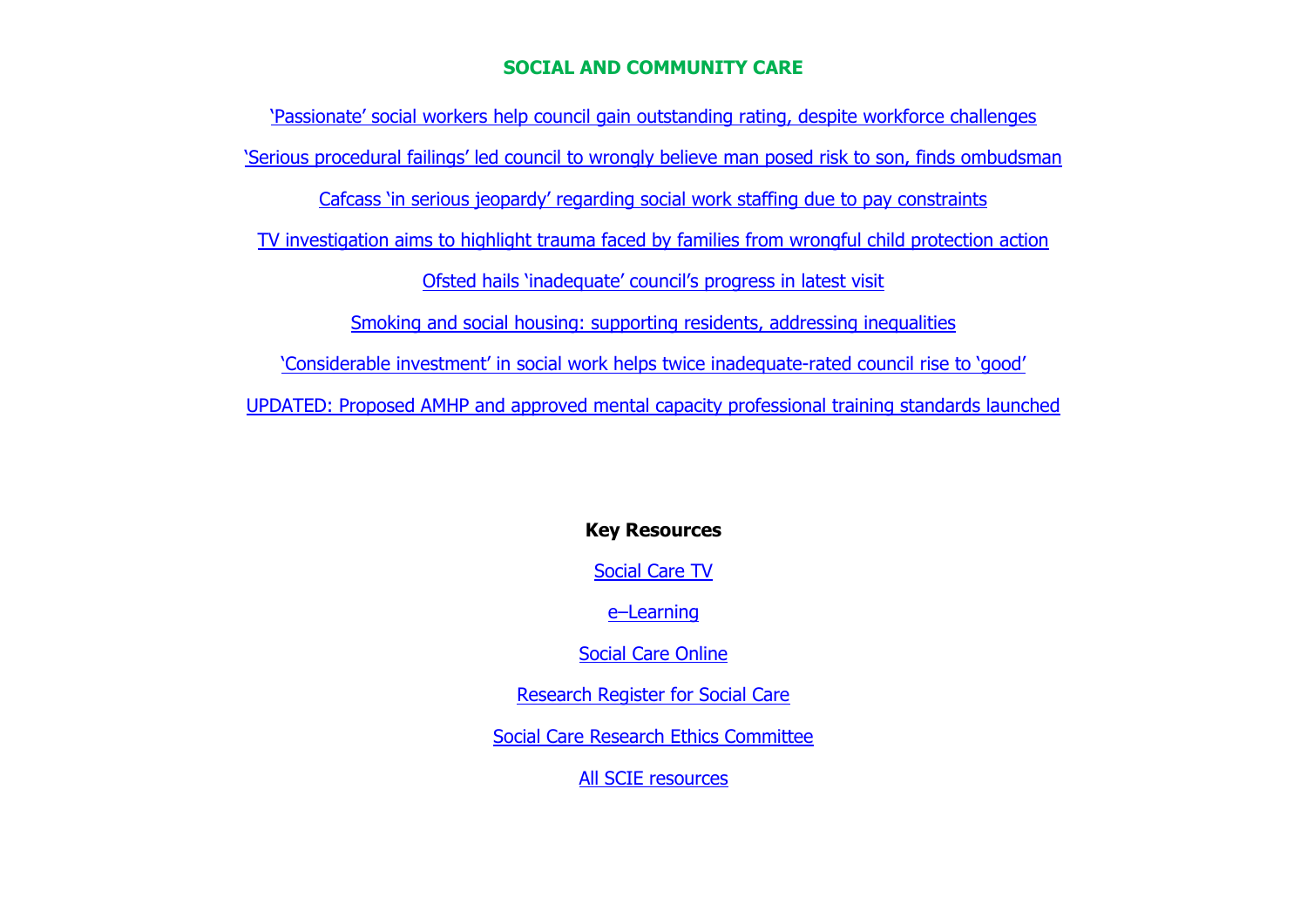#### **HEALTH MANAGEMENT**

<span id="page-17-0"></span>[Hundreds of patients to get life-extending lung cancer drug on the NHS](https://www.england.nhs.uk/2022/05/hundreds-of-patients-to-get-life-extending-lung-cancer-drug-on-the-nhs/?utm_source=feedburner&utm_medium=email)

[A&E overhaul 'biggest solution' to system's ambulance delays](http://go2.wilmingtonplc.com/OTM2LUZSWi03MTkAAAGEdPOuYUm1_pat7I263vF5DpYnJbakzll45lpbSoZVm0h3JKzQWUzgVH1v1JPwfpUmvNLKB-s=)

[How can data fuel future innovation and development?](http://go2.wilmingtonplc.com/OTM2LUZSWi03MTkAAAGEdPOuYKtbLDpQpj8F82g0kfVwd7PRFfQlubh7WNtsBixLayGKqsyUaS0GF_b-sqBBaZC0H5U=)

[Cancer recovery target will be missed, says national leader](http://go2.wilmingtonplc.com/OTM2LUZSWi03MTkAAAGEdPOuYDIM4FdFSS6peOhyZiPnCxrtUIAwGNxH4Pa9nSKBtYrmmcCxNc8bFT_BdfWlddqHvXE=)

[National Confidential Enquiry into Patient Outcome and Death \(NCEPOD\)](https://kingsfundmail.org.uk/21A8-7UY92-JQQP8A-4SSOHJ-1/c.aspx)

[Improving engagement and communications for ambulance service staff](https://www.nhsemployers.org/case-studies/improving-engagement-and-communications-ambulance-service-staff?utm_source=The%20King%27s%20Fund%20newsletters%20%28main%20account%29&utm_medium=email&utm_campaign=13201382_NEWSL_HMP%202022-05-17&dm_i=21A8,7UY92,JQQP8A,W3VWN,1)

[The government's response to the House of Commons Health and Social Care Select C](https://kingsfundmail.org.uk/21A8-7UY92-JQQP8A-4SPVC5-1/c.aspx)ommittee report on clearing the backlog caused by the [pandemic](https://kingsfundmail.org.uk/21A8-7UY92-JQQP8A-4SPVC5-1/c.aspx)

[Webinar: How can the NHS most effectively build resilience to a major cyberattack?](http://go2.wilmingtonplc.com/OTM2LUZSWi03MTkAAAGEcPGYksEPyGiF4gYHTCLFZ6FTx2r2g1W5FweELpCopAY48N7WL05uFxzZwcBVSuQMurxset8=)

[A call to action: Supporting leaders at all levels to embrace freedom to speak up](http://go2.wilmingtonplc.com/OTM2LUZSWi03MTkAAAGEb85tnVqCqNYIAtlejGaa641WNQhylGHRW3hC6CRdM0SRKIdf0jMcBmcwnHFJ0oUshHCGowk=)

[Funding overhaul for mental health beds revealed](http://go2.wilmingtonplc.com/OTM2LUZSWi03MTkAAAGEb85tni5Hv09XEEK5xSAjq0sy5VMD-jlQ2UZPpV4gAZjicY29muHujIYuH9bb_dBkHyYqWPs=)

[Exclusive: Patient waited 24 hours in ambulance for A&E](http://go2.wilmingtonplc.com/OTM2LUZSWi03MTkAAAGEb85tnqXeHxUzse8Qfen-tcs9m_GuNDMwQNzomEGQ90-opmucreAFv6LlwsD9HaW-YlgTw-Q=)

[Families dismay at interim report plans despite review 'chaos'](http://go2.wilmingtonplc.com/OTM2LUZSWi03MTkAAAGEehlVgp0UDbJ41N9HpAIXmQqBM0PR3pgOj53KywEyMbfg9NsmZoGNQ4PTrMpUNTZw_npbSWA=)

[Publish the priority scores for elective waits](http://go2.wilmingtonplc.com/OTM2LUZSWi03MTkAAAGEehlVgTAllVo7UiFZfduJUj9EqS7vht0k4bTLKLyPlV2JATlU0tFuF3QEiHKz602vQEha37U=)

[Is the NHS getting the most out of its staff banks?](http://go2.wilmingtonplc.com/OTM2LUZSWi03MTkAAAGEehlVggtA89YxaZuTlYuqPHU_H9-haNBmY6rNdjc7m4kl--__gETAEcW017ir43SMXfuoDsA=)

[Government announces 'ambitious' dementia strategy](http://go2.wilmingtonplc.com/OTM2LUZSWi03MTkAAAGEdilNdYrpPnDTVNnp6qo7R-U4TBRnDbf01NaCUK4Rg8K9EssBQej6lkjaRJgm-JsoHqFtshU=)

[Restoring eye care services to reduce avoidable sight loss](http://go2.wilmingtonplc.com/OTM2LUZSWi03MTkAAAGEdilNdml4LhQDhX2xvrEHCtKj5W3vZTljlyY23uTRiCm6LnzKaQNnhpHgtj5owzS5eGL7ahk=) 

[How patients came to share power in the NHS](http://go2.wilmingtonplc.com/OTM2LUZSWi03MTkAAAGEdilNdIoi6I_ba0LJIyGOEOsMFv13Ll3_Vy0uzfyoeY7dMk_wGJP865jBvBqJ7G78gZfhQ34=)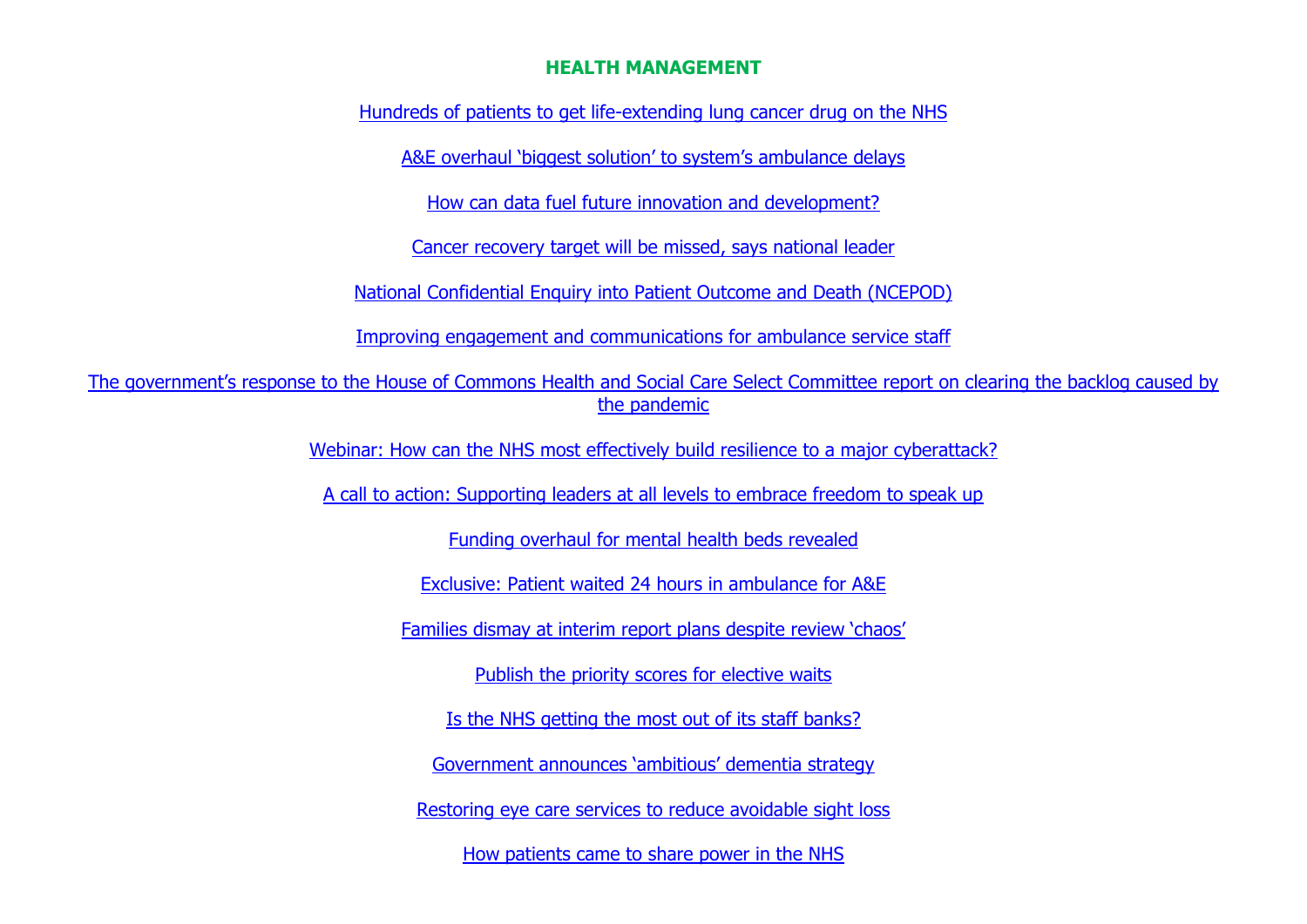**QUALITY IMPROVEMENT AGENDA**

[Safety and Learning Bulletin](http://edrm/sites/DH/DHIntranet/Safety%20%20Learning%20Bulletin%20Issue%204%20May%202022.pdf)

# **EVIDENCE BASED PRACTICE BMJ**IEvidence Centre

### **BMJ Evidence Updates**

[Guillain-Barre syndrome as an early manifestation of angioimmunoblastic T-cell lymphoma](http://casereports.bmj.com/cgi/content/short/15/5/e246176?rss=1)

[Acute interstitial nephritis after COVID-19 vaccination](http://casereports.bmj.com/cgi/content/short/15/5/e246841?rss=1)

[Vaccine-induced immune thrombocytopaenia and thrombosis \(VITT\) after COVID-19 vaccination](http://casereports.bmj.com/cgi/content/short/15/5/e247346?rss=1)

<span id="page-18-0"></span>[Paediatric neuroblastoma presenting as an asymptomatic abdominal mass: a report on the importance of a complete clinical examination with a](http://casereports.bmj.com/cgi/content/short/15/5/e247907?rss=1)  [view to a timely diagnosis and therapeutic guidance in paediatric oncology](http://casereports.bmj.com/cgi/content/short/15/5/e247907?rss=1)

[Xanthogranulomatous salpingo-oophoritis presenting as an ovarian tumour](http://casereports.bmj.com/cgi/content/short/15/5/e248197?rss=1)

[Gastric tuberculosis presenting as a large gastric ulcer](http://casereports.bmj.com/cgi/content/short/15/5/e248215?rss=1)

[Thrombosis within the left anterior descending coronary artery and left ventricle after high-dose nitrous oxide use](http://casereports.bmj.com/cgi/content/short/15/5/e248281?rss=1)

[Zinner syndrome: a rare diagnosis in infancy](http://casereports.bmj.com/cgi/content/short/15/5/e248558?rss=1)

[Accidental peritoneum-cutaneous fistula after insufflation of preoperative progressive pneumoperitoneum in a large incisional hernia with loss of](http://casereports.bmj.com/cgi/content/short/15/5/e248984?rss=1)  [domain](http://casereports.bmj.com/cgi/content/short/15/5/e248984?rss=1)

[Challenging case of tumour-induced osteomalacia](http://casereports.bmj.com/cgi/content/short/15/5/e249200?rss=1)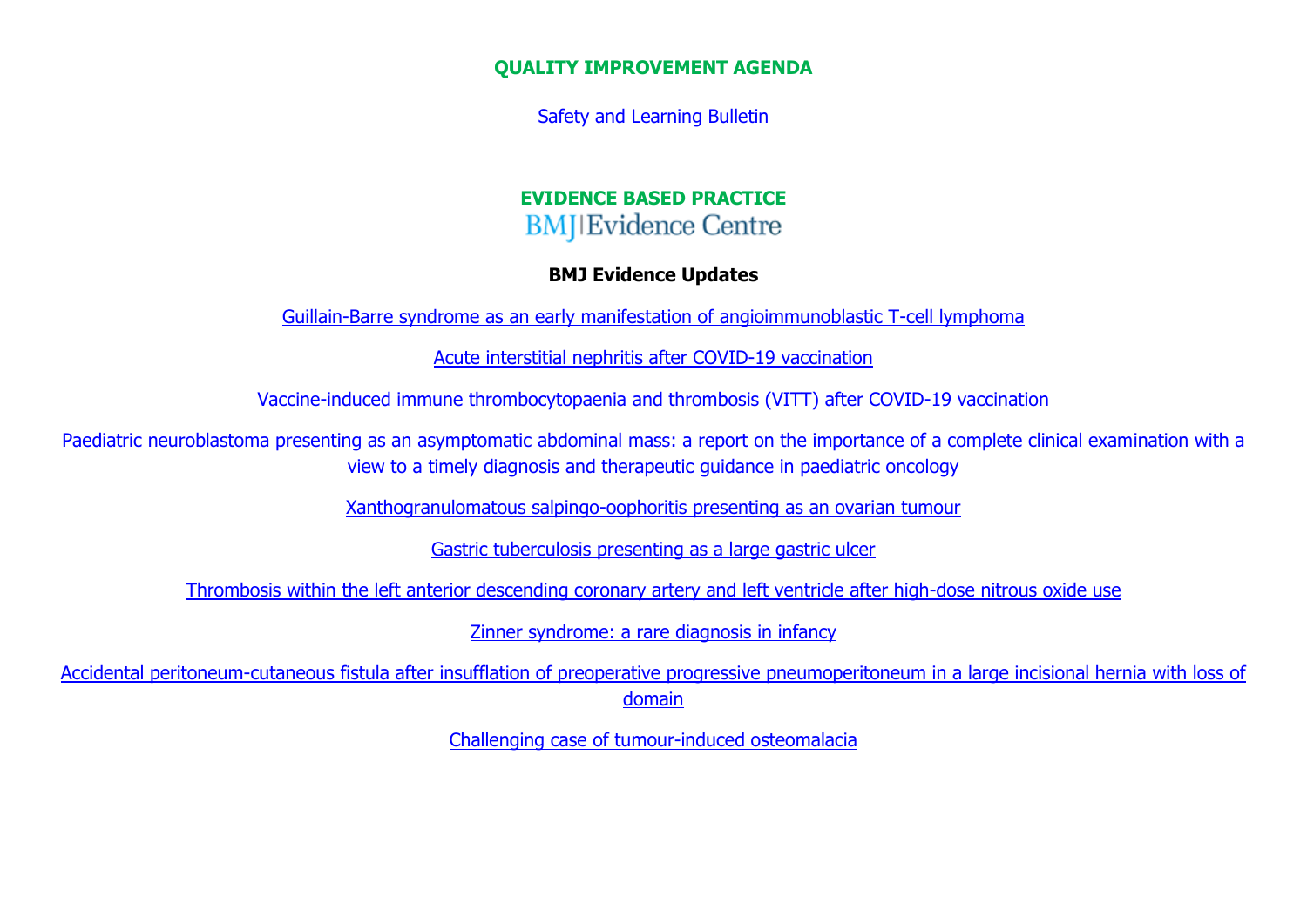

## **Cochrane**

[Clonidine applied to the skin for adults with chronic neuropathic pain](https://www.cochrane.org/CD010967/SYMPT_clonidine-applied-skin-adults-chronic-neuropathic-pain)

[Prophylactic antiemetics for adults receiving intravenous opioids in the acute care setting](https://www.cochrane.org/CD013860/SYMPT_prophylactic-antiemetics-adults-receiving-intravenous-opioids-acute-care-setting)

[Preparing a patient with bowel cancer for surgery with multiple interventions](https://www.cochrane.org/CD013259/COLOCA_preparing-patient-bowel-cancer-surgery-multiple-interventions)

[When trying to have a baby through assisted conception, is it better to transfer the embryo to the womb on day 3 or day 5?](https://www.cochrane.org/CD002118/MENSTR_when-trying-have-baby-through-assisted-conception-it-better-transfer-embryo-womb-day-3-or-day-5)

[Prone position for management of respiratory failure in non-intubated adults](https://www.cochrane.org/CD014828/EMERG_prone-position-management-respiratory-failure-non-intubated-adults)

[Inserting a contraceptive implant at the same visit as an abortion or at a follow-up visit](https://www.cochrane.org/CD013565/FERTILREG_inserting-contraceptive-implant-same-visit-abortion-or-follow-visit)

[The use of antibiotics in the treatment of ulcerative colitis](https://www.cochrane.org/CD013743/GUT_use-antibiotics-treatment-ulcerative-colitis)

[Tourniquet use for people with peripheral arterial disease undergoing major lower limb amputations](https://www.cochrane.org/CD015232/PVD_tourniquet-use-people-peripheral-arterial-disease-undergoing-major-lower-limb-amputations)

[What are the benefits and risks of ocrelizumab for multiple sclerosis?](https://www.cochrane.org/CD013247/MS_what-are-benefits-and-risks-ocrelizumab-multiple-sclerosis)

[Xpert MTB/XDR, a rapid test for resistance to tuberculosis drugs](https://www.cochrane.org/CD014841/INFECTN_xpert-mtbxdr-rapid-test-resistance-tuberculosis-drugs)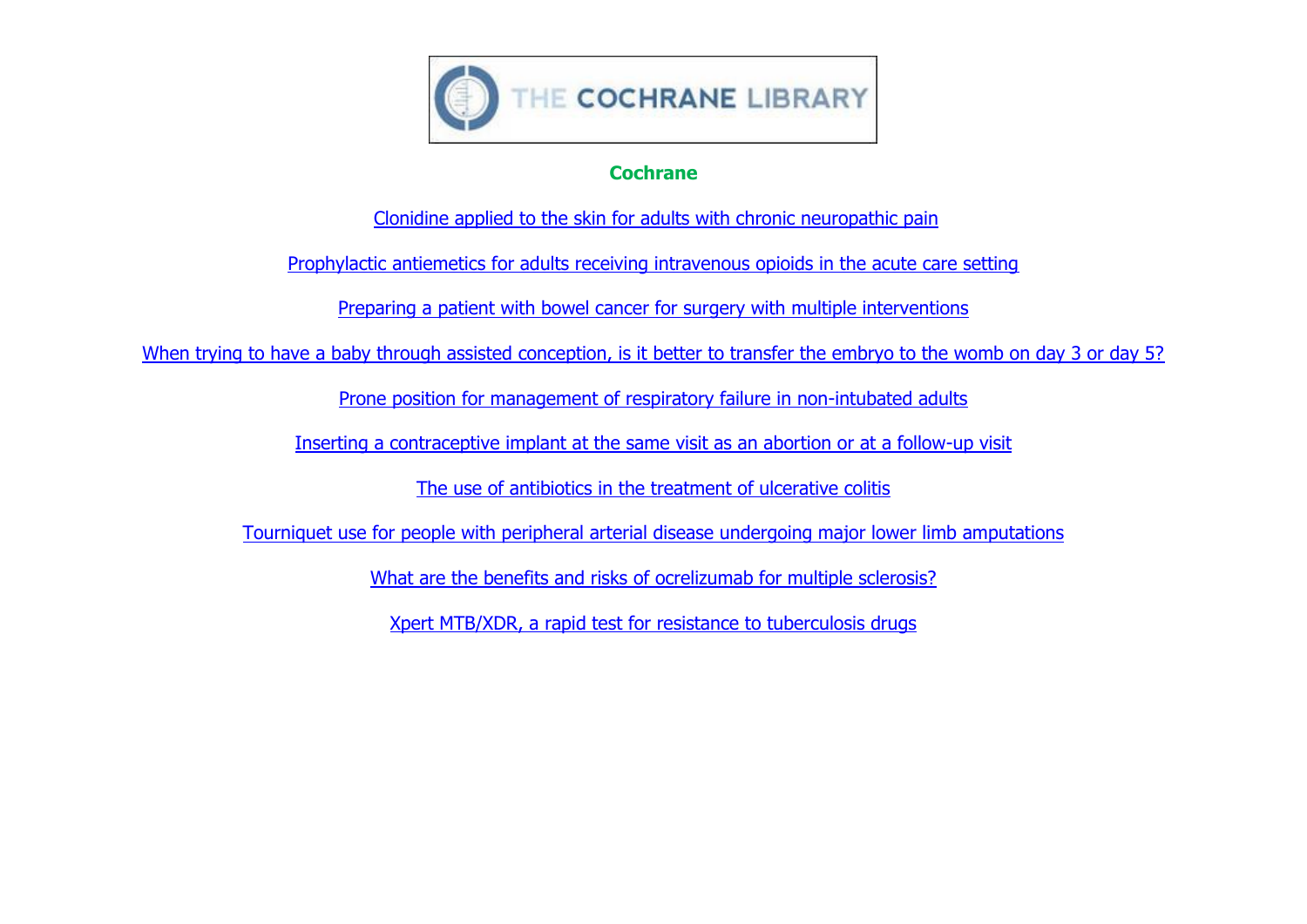



NICE Clinical Knowledge Summaries provides primary care practitioners with a readily accessible summary of the current evidence base and practical guidance on best practice in respect of over 300 common and/or significant primary care presentations.

The service is being regularly maintained and upgraded as and when significant new evidence emerges and up to 10 new topics will be added each year. You can access the service [here.](https://cks.nice.org.uk/)

# **National Institute for Health Research (NIHR) Health Technology Assessment**

[Alternative to open heart surgery just as effective for patients with](https://www.nihr.ac.uk/news/alternative-to-open-heart-surgery-just-as-effective-for-patients-with-common-heart-condition/30615)  [common heart condition](https://www.nihr.ac.uk/news/alternative-to-open-heart-surgery-just-as-effective-for-patients-with-common-heart-condition/30615)

[Antibiotics given before caesarean not linked to asthma and eczema](https://www.nihr.ac.uk/news/antibiotics-given-before-caesarean-not-linked-to-asthma-and-eczema-in-children/30620)  [in children](https://www.nihr.ac.uk/news/antibiotics-given-before-caesarean-not-linked-to-asthma-and-eczema-in-children/30620)

[E-cigarettes may be more effective than nicotine patches in helping](https://www.nihr.ac.uk/news/e-cigarettes-may-be-more-effective-than-nicotine-patches-in-helping-pregnant-women-who-smoke-quit-and-are-just-as-safe/30612)  [pregnant women who smoke quit, and are just as safe](https://www.nihr.ac.uk/news/e-cigarettes-may-be-more-effective-than-nicotine-patches-in-helping-pregnant-women-who-smoke-quit-and-are-just-as-safe/30612)

[Children's physical activity levels fell below national guidelines in](https://www.nihr.ac.uk/news/childrens-physical-activity-levels-fell-below-national-guidelines-in-wake-of-pandemic-shows-study/30604)  [wake of pandemic, shows study](https://www.nihr.ac.uk/news/childrens-physical-activity-levels-fell-below-national-guidelines-in-wake-of-pandemic-shows-study/30604)

[Fourth COVID-19 vaccine dose provides stronger immunity boost](https://www.nihr.ac.uk/news/fourth-covid-19-vaccine-dose-provides-stronger-immunity-boost-than-third-dose-shows-uk-study/30514)  [than third dose, shows UK study](https://www.nihr.ac.uk/news/fourth-covid-19-vaccine-dose-provides-stronger-immunity-boost-than-third-dose-shows-uk-study/30514)

# **DoH Press Releases/New Publications**

[Press release: UK medical aid donations to Ukraine to reach 11](https://www.gov.uk/government/news/uk-medical-aid-donations-to-ukraine-to-reach-11-million-items)  [million items](https://www.gov.uk/government/news/uk-medical-aid-donations-to-ukraine-to-reach-11-million-items)

[Guidance: Health and wellbeing of the adult social care workforce](https://www.gov.uk/government/publications/health-and-wellbeing-of-the-adult-social-care-workforce)

[Press release: Government on track to deliver 26,000 more primary](https://www.gov.uk/government/news/government-on-track-to-deliver-26000-more-primary-care-staff)  [care staff](https://www.gov.uk/government/news/government-on-track-to-deliver-26000-more-primary-care-staff)

[News story: The Fuller inquiry: update to the Secretary of State, 19](https://www.gov.uk/government/news/the-fuller-inquiry-update-to-the-secretary-of-state-19-may-2022)  [May 2022](https://www.gov.uk/government/news/the-fuller-inquiry-update-to-the-secretary-of-state-19-may-2022)

[Guidance: DHSC non-executive appointments](https://www.gov.uk/government/publications/dh-non-executive-appointments)